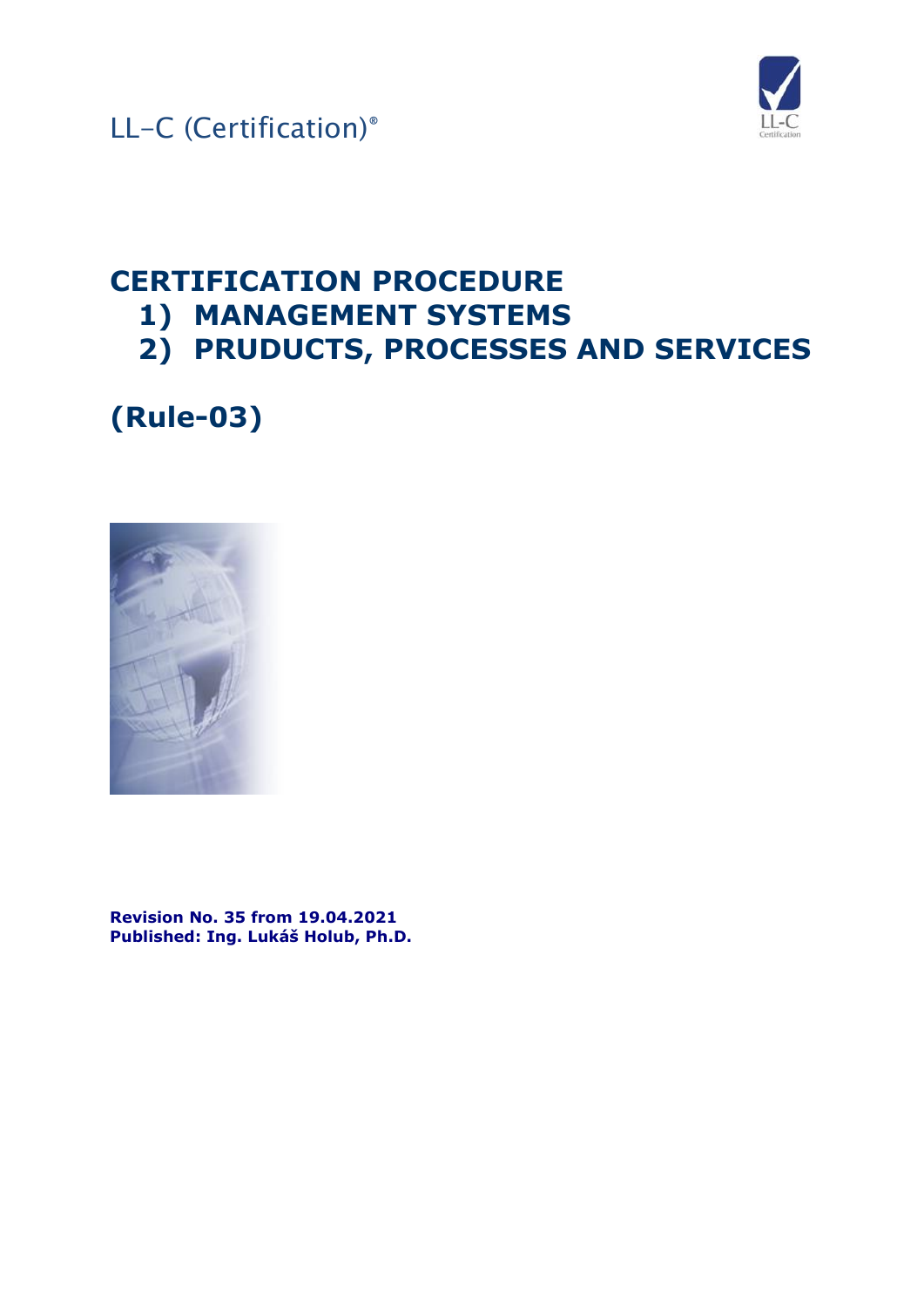

### **Contents**

| Ι.          |  |
|-------------|--|
| H.          |  |
| III.        |  |
| IV.         |  |
| IV.         |  |
| $V_{\cdot}$ |  |
| VI.         |  |
| VII.        |  |
| VIII.       |  |
|             |  |
|             |  |
| IX.         |  |
| Х.          |  |
| XI.         |  |
| XII.        |  |
|             |  |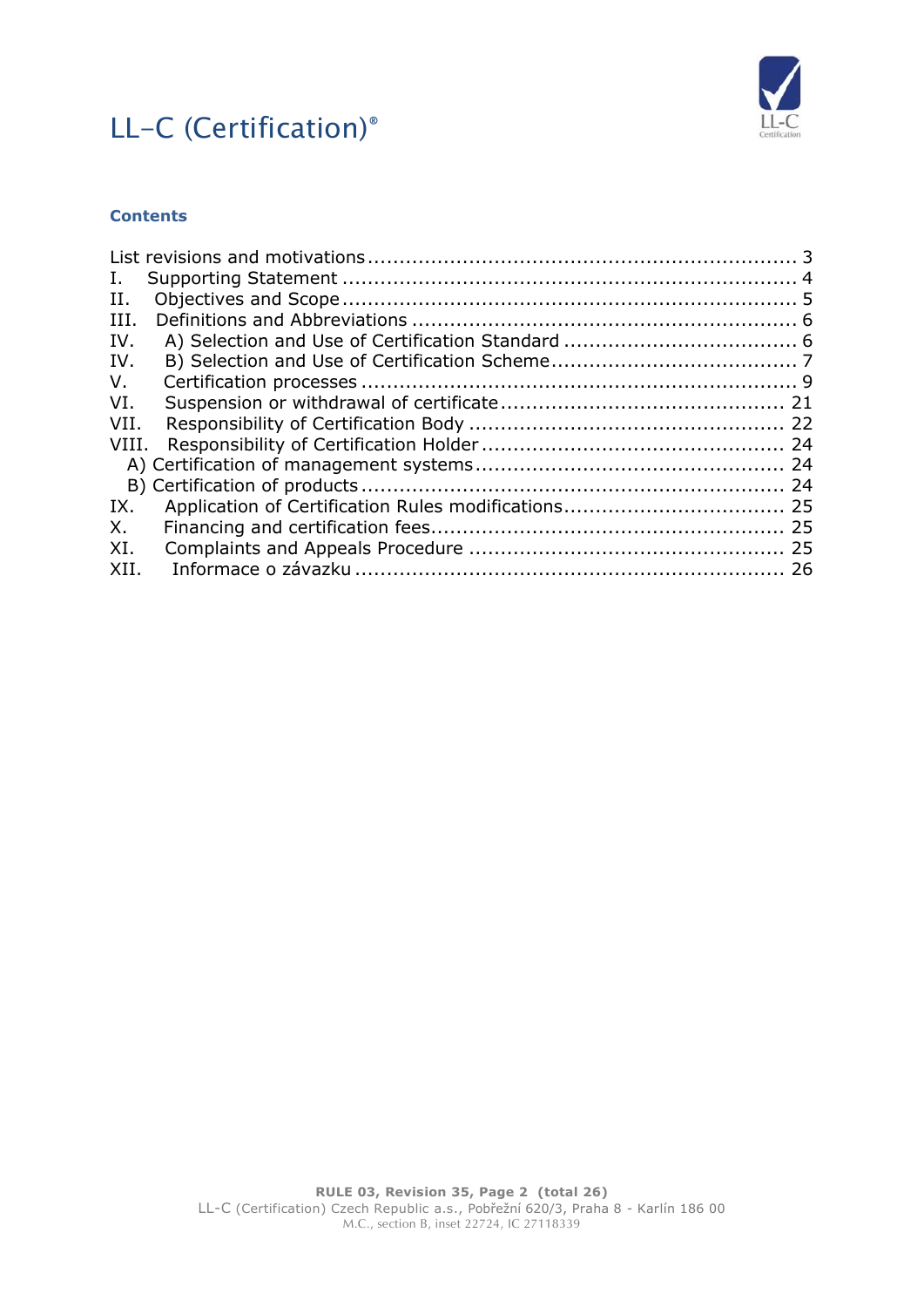

### <span id="page-2-0"></span>**List revisions and motivations**

| Rev.           | Date       | <b>Motivation</b>                                                                                  | <b>Insert</b>    | <b>Approved</b><br>by |
|----------------|------------|----------------------------------------------------------------------------------------------------|------------------|-----------------------|
| $\mathbf{1}$   | 4.1.2004   | First publication                                                                                  | M.Krutský        | M.Krutský             |
| $\overline{2}$ | 15.6.2004  | Page 8                                                                                             | M.Krutský        | M.Krutský             |
| 3              | 27.9.2004  | Page 3-8, 10                                                                                       | M.Krutský        | M.Krutský             |
| 4              | 30.5.2005  | Page 3-8, 12-13                                                                                    | M.Krutský        | M.Krutský             |
| 5              | 12.10.2005 | Page 8                                                                                             | M.Krutský        | M.Krutský             |
| 6              | 28.2.2006  | Page 1                                                                                             | M.Krutský        | M.Krutský             |
| $\overline{7}$ | 1.7.2008   | Page 3-12                                                                                          | M.Krutský        | M.Krutský             |
| 8              | 20.8.2009  | Page 3-12                                                                                          | M.Krutský        | M.Krutský             |
| 9              | 13.1.2010  | Page 3-12                                                                                          | M.Krutský        | M.Krutský             |
| 10             | 29.11.2010 | Page 3-12                                                                                          | I.Angelovski     | M.Krutský             |
| 11             | 10.12.2012 | Page 2-12                                                                                          | I.Angelovski     | M.Krutský             |
| 12             | 22.05.2013 | Page 2, 4, 5, 7                                                                                    | I.Angelovski     | M.Krutský             |
| 13             | 1.12.2013  | Revision of all document                                                                           | B.Kuchtová       | M.Krutský             |
| 14             | 10.2.2014  | Page 2,20                                                                                          | L.Holub          | M.Krutský             |
| 15             | 18.2.2014  | Page 19                                                                                            | B.Kuchtová       | M.Krutský             |
| 16             | 25.4.2014  | Strany 13, 14                                                                                      | D.Tokar          | M. Krutský            |
| 17             | 9.4.2015   | Revize a úpravy celého dokumentu                                                                   | B.Kuchtová       | M. Krutský            |
| 18             | 5.11.2015  | Strana 8                                                                                           | D.Tokar          | M. Krutský            |
| 19             | 13.1.2016  | Strana 3                                                                                           | L. Holub         | L. Holub              |
| 20             | 06.10.2016 | Page 3, 7, 11, 12, 13, 21                                                                          | M.K., I.A        | M. Krutský            |
| 21             | 27.1.2017  | Revize verzí standardů v celém dokumentu                                                           | M.K., I.A.       | M. Krutský            |
| 22             | 2.1.2018   | Strana 4, 8                                                                                        | L.Turza          | M. Krutský            |
| 23             | 1.4.2018   | GMP+ str. 4,7,18                                                                                   | K.Macháčkov<br>á | M. Krutský            |
| 24             | 10.05.2018 | Strana 3,6,13,15,22,                                                                               | M.Krutský        | M.Krutský             |
| 25             | 9.11.2018  | Změny vyznačeny barevně                                                                            | L. Holub         | L. Holub              |
| 26             | 15.11.2018 | Změny vyznačeny barevně str. 4, 8                                                                  | Ř. Prihara       | L. Holub              |
| 27             | 28.4.2020  | SJPK - aktualizace strany 6, 24                                                                    | L.Turza          | L.Holub               |
| 28             | 23.6.2020  | SJPK - aktualizace strany 24                                                                       | L.Turza          | L.Holub               |
| 29             | 23.6.2020  | SJPK - aktualizace strany 24                                                                       | L.Turza          | L.Holub               |
| 30             | 07/10/2020 | Vložení "Osvědčení" - str. 19, 20                                                                  | Ř. Prihara       | L. Holub              |
| 31             | 15/10/2020 | Odstranění - posuzování "Her a Hraček", diagram<br>posuzování "Hmotných produktů" podle SM str. 15 | Ř. Prihara       | L. Holub              |
| 32             | 08.12.2020 | FSSC 22000 and GMP+ FSA requirements                                                               | I. Angelovski    | L. Holub              |
| 33             | 18.12.2020 | FSSC 22000 Quality                                                                                 | I. Angelovski    | L. Holub              |

**RULE 03, Revision 35, Page 3 (total 26)**

LL-C (Certification) Czech Republic a.s., Pobřežní 620/3, Praha 8 - Karlín 186 00 M.C., section B, inset 22724, IC 27118339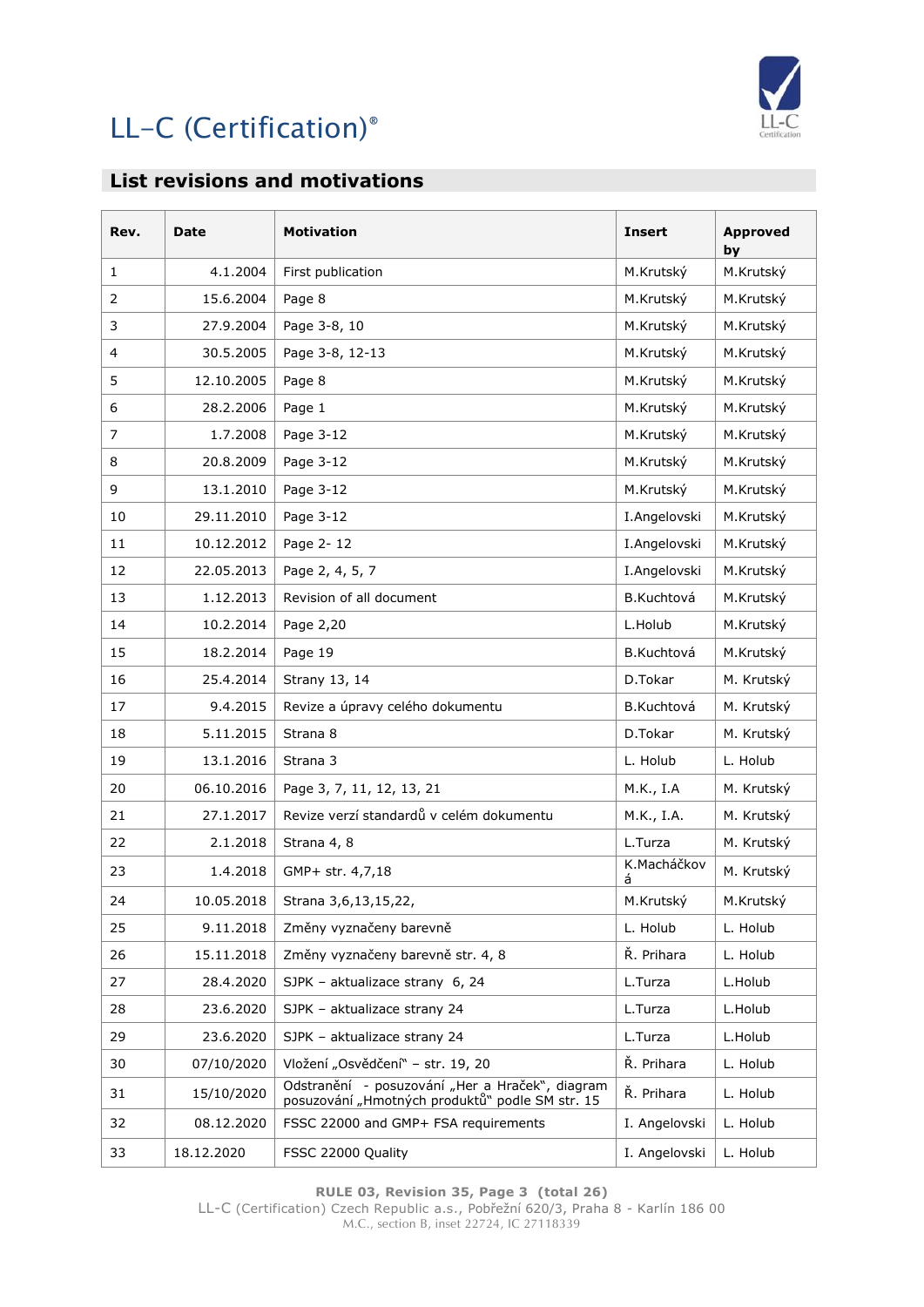

| ∣ 34 | 9 april 2021  | Surveillance audit length ISO 22301 | L. Nejedla | L.Holub |
|------|---------------|-------------------------------------|------------|---------|
| 35   | 20 april 2021 | Surveillance audit length, p. 20    | L. Nejedla | L.Holub |

### <span id="page-3-0"></span>**I. Supporting Statement**

Certification body LL-C (Certification) Czech Republic a.s. ("LL-C") provides certification services against national standards on various Management Systems like Quality Management Systems as per ISO 9001:2015, ISO 9001 in connection with NV 333/2011 Environmental Management Systems as per ISO 14001:2015, Occupational Health & Safety Management Systems as per ISO 45001, Information Security Management Systems as per ISO/IEC 27001, in management of Critical Control Points in the Food Industry with requirements of Food Safety Management Systems as per ISO 22000 and FSSC 22000) with the requirements of the HACCP and the and IT Service Management Systems as per ISO 20000-1, both in production and services companies In Energy Management (ISO 50001) and furthermore, under the accreditation of ANSI / ANAB (U.S.A.) Certification according to ISO 9001, ISO 22301 and ISO 28000 standards.

LL-C provides certification of products according to EN ISO 3834, EN 15085-2, EN 17660- 1, EN 17660-2, EN 14554-1, EN 14554-2 and ISO 22716 and GMP+ FSA scheme and e-IDAS, in the scope of its accreditation and in conformity with ISO/IEC 17065, EA-6/02 and valid Guidelines for accreditation.

LL-C provides certification of products (Construction products REG EU 305/2011, construction products according to (NV No. 163/2002 Coll. as amended by NV No. 312/2005 Coll. and No. 215/2016 Coll.), Medical Devices and Machinery Devices) in the scope of its accreditation and in conformity with ISO/IEC 17065.

The legal status of the organization is a joint-stock company registered under file number B 22724 kept at the Municipal Court in Prague. The company was established as a subsidiary in the Czech Republic to its service closer to the needs of local candidates on the certification and understand the conditions and needs of the parties that the results of certification activities using or relying on them. The company is registered with the Municipal Court in Prague. The company operates in the EU and beyond.

Certification services are available to all candidates who adopt the rules laid down in this Directive and demand for the certification.

A proclaimed policy of the LL-C and its management is to provide certification of Management Systems and Products only within its own certification system ensuring impartiality, confidentiality and independence for the certified client. The policies specified for LL-C personnel regarding knowledge, skills and relevant experience are equally applicable for external auditors/evaluators/technical experts. At present, LL-C does not outsource any of Management System Certification Activities.

Auditors, evaluators or technical experts, involved in the certification process are required to carry out its functions to the exclusion of any influence from third parties. External auditors, evaluators and experts are bound by strict rules of impartiality and independence of the certification system. All carry out their activity based on the following principles: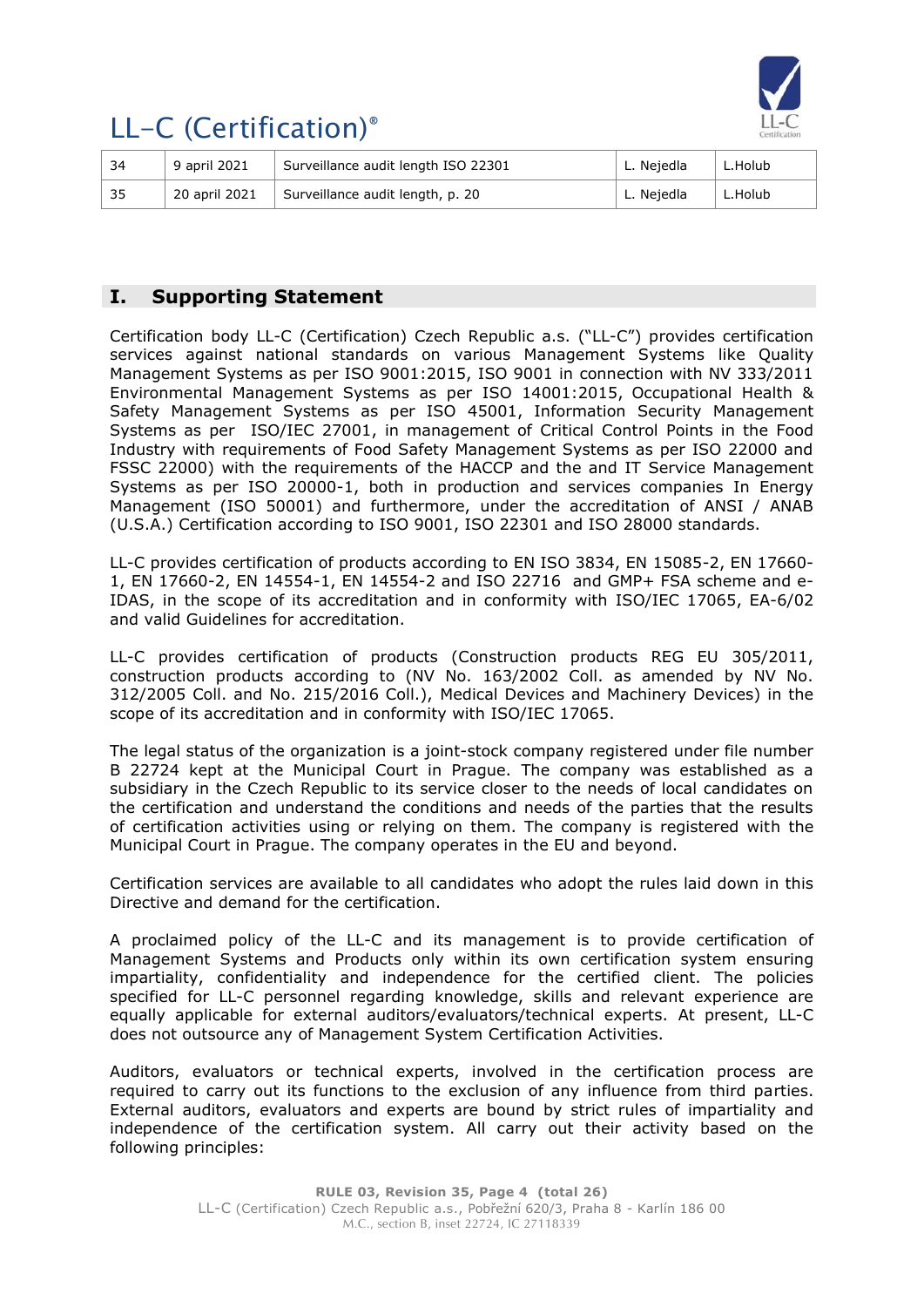

- Maintaining the same access to all certified operators, excluding any discrimination against organizations or individuals
- Exclusion from participation in the audit and the decision on granting a certificate for an individual client the personnel which is personally involved in consulting activities in the management systems (above mentioned standards). So, the impartiality and independence of the assessment for a particular client has been secured.
- Exclusion from participation in evaluation activities and in decision on granting a certificate for an individual client the personnel whose activities might be considered as consulting, support by designing, operation with products, creation relevant inspection processes which violate the obligation of impartiality
- Strict separation of audit / expert opinion and the decision on certification
- Strict separation of evaluation/assessment of conformity and decision on certification
- Strict respect of confidentiality of all personnel involved in the certification process.

LL-C activities are based on following policies and principles:

- philosophy to promote confidence in certification as an effective instrument for improving the quality of products and services and more careful approach to the environment and other risks
- improving the security of information systems
- ensuring the highest possible level of integration during assessment of management systems according to various established standards and regulations
- ensuring the territorial and term availability of auditors and evaluators
- ensuring personnel with relevant experience and competence auditors and evaluators regarding applicable field, audit or evaluation experience and no less ethical behaviour and empathy
- strict respect of confidentiality
- preference of effectiveness of precautions to formality of compliance with the requirements of standards
- using the most modern techniques for the testing and adoption of such organizational measures to prevent conflicts of interest and challenge test results.

### <span id="page-4-0"></span>**II. Objectives and Scope**

### **Objectives**

The present Rule defines:

- A) the procedure to be used for Certification of Management Systems. It explains the principle of the certification process and procedures which are relevant for organizations interested in certification. Instruction is based on the requirements of ISO 17021-1:2015, current MPA, ČSN EN ISO 19011:2012
- B) the procedure to be used for Certification of Products. It explains the principle of the certification process and procedures which are relevant for organizations interested in certification. Instruction is based on the requirements of ISO/IEC 17065.

### **Scope**

This instruction applies to Certification of Management Systems of organizations active in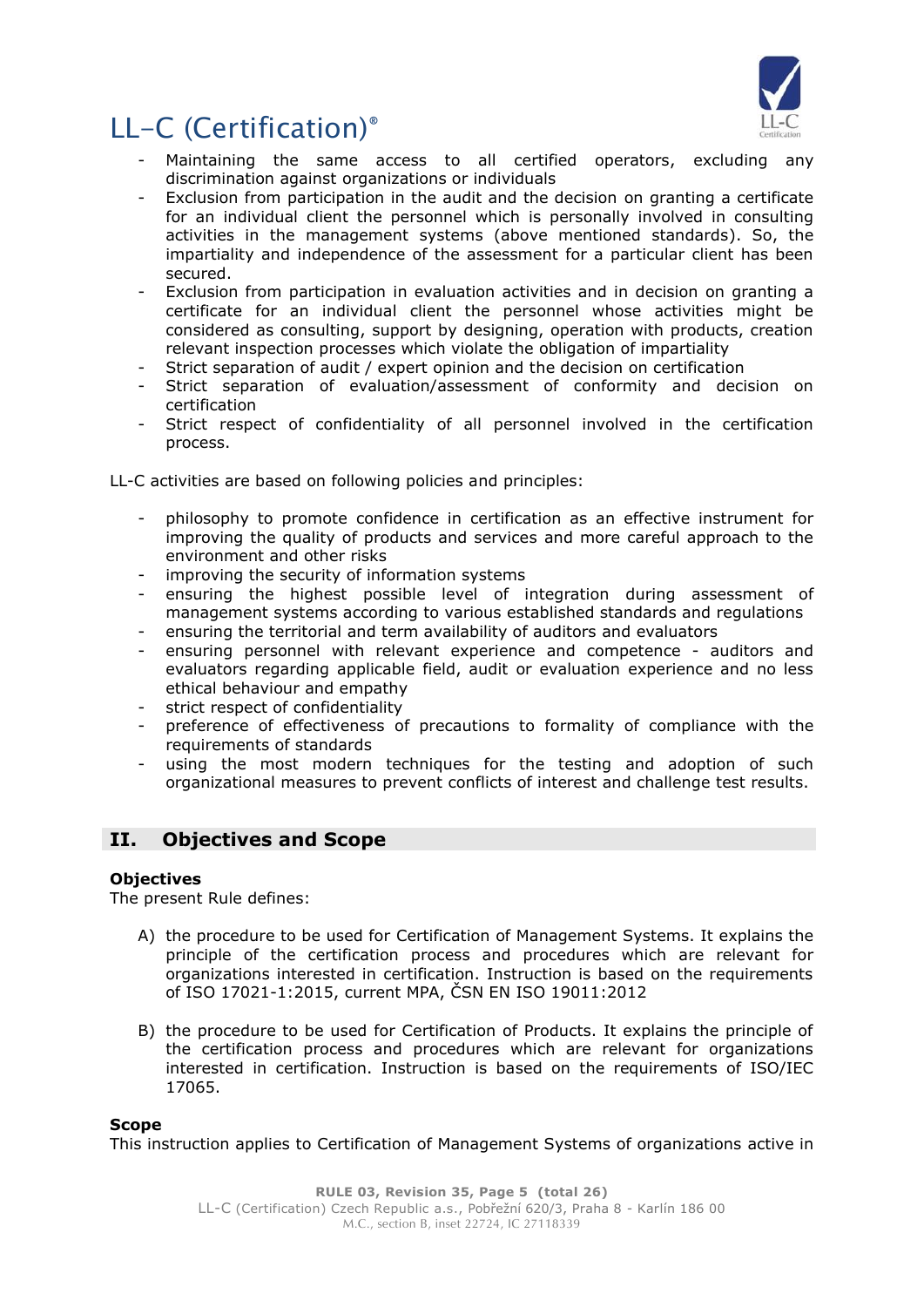

the production, services in non-state or government sector in the areas of scope of accreditation according to LL-C.

This instruction applies to Certification of Products of organizations active in the production of products – devices in the scope of accreditation according to LL-C.

The regulations or standards specific to a particular field that are not here well appointed, the provisions of this Rule will be adequately applied in relation to such regulations or standards. Any non-conformities or deviations will be presented to a client case by case, according to specific requirements.

### <span id="page-5-0"></span>**III. Definitions and Abbreviations**

The present Rule contains definitions from:

**ISO 17021-1:2015** - General requirements for certification bodies for Management System Certification (including current MPA, IAF MD, etc. )

**EN ISO 19011** - Guidelines for Auditing of Management Systems

**EN ISO/IEC 17065** - General Requirements For Bodies Operating Product Certification Systems

Used abbreviations:

- CB Certification Body
- CBP CB for Product Certification
- HCB Head of CB
- DHCB Deputy Head of CB
- QM Quality Manager
- E Evaluator which provides Assessment of Conformity
- LE Lead Evaluator
- DM Decision Maker on Certification
- TE Technical Expert

### <span id="page-5-1"></span>**IV. A) Selection and Use of Certification Standard**

### **Quality Management Systems**

For certification of quality management systems is used standard ISO 9001 current version. Out of this standard, quality management system must meet the expectations of the relevant field and customers.

### **SJ-PK system**

For certification, the quality system in the field of roads (SJ-PK) in order to increase the quality of work in construction, repair and maintenance of roads is regulated by the Ministry of Transport, which develops and complements SJ-PK for quality development and requirements for SJ-PK and technical conditions defining the requirements for ensuring the quality of supplies, services or documents to a minimum level by the criteria for the technical qualification of the tenderer for the supply, service or works contract.

The certification process is applied in accordance with the system standards ČSN EN ISO, legal regulations. SJ -PK applies to works and activities at PK listed in individual parts of MP for areas according to Article 3 of SJPK.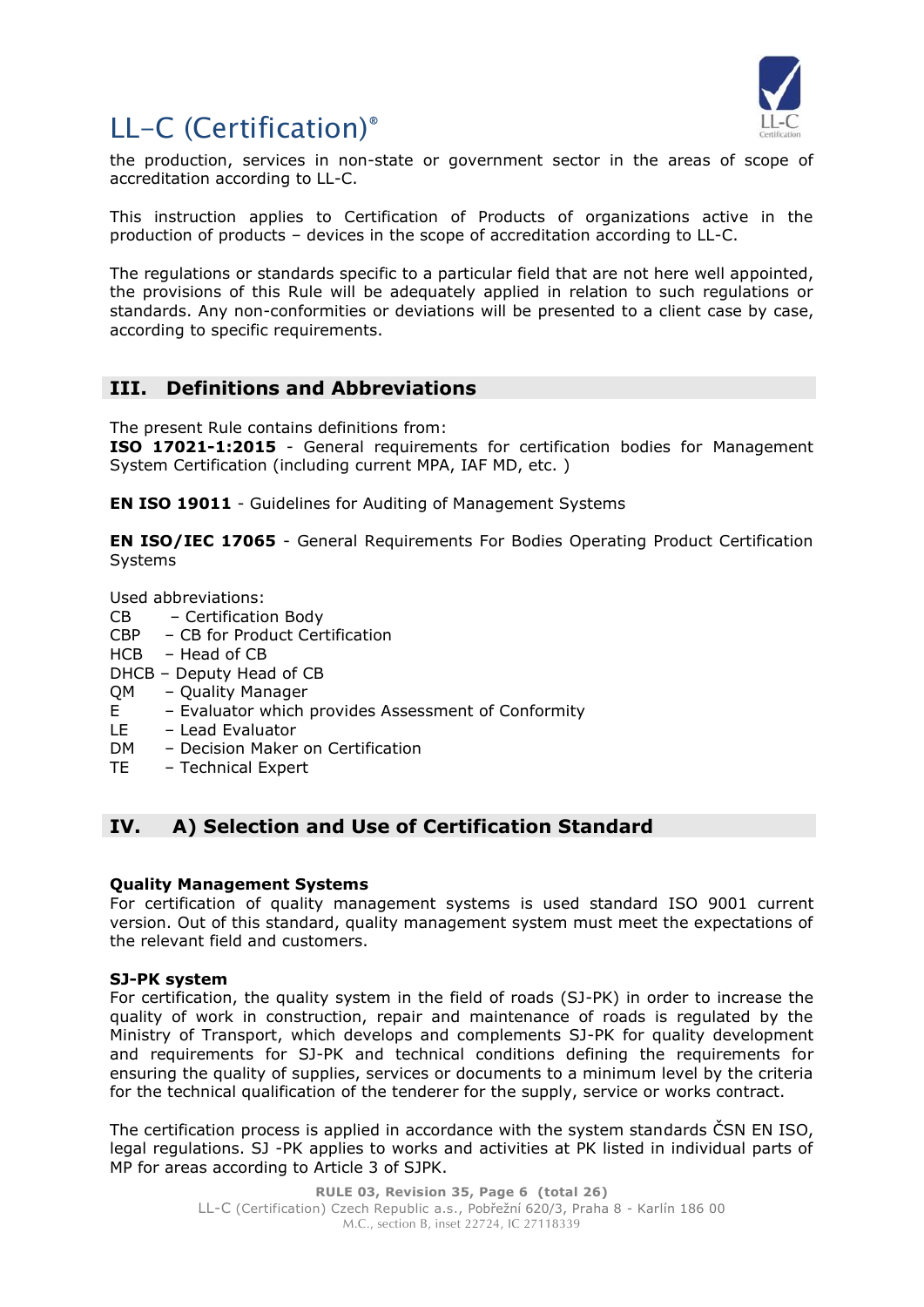

The methodological instruction SJ-PK, technical standards, regulations, TKP (technical quality conditions) and TP (technical conditions) according to the current valid version at www.pjpk.cz, which is maintained by the Ministry of Transport, are used for certification.

### **Environmental Management Systems**

For certification of environmental management systems is used standard ISO 14001 current version. Out of this standard, management system must meet the expectations of the relevant field and customers.

### **Information Security Management Systems**

For certification of information security management systems is used standard ISO 27001. Out of this standard, management system must meet the expectations of the relevant field and customers. In ICT sector is more and more often used **IT Service Management Systems** as per ISO 20000-1 which contains elements of management of outsourcing of IT services, quality management of ICT services and information security management systems.

### **Management of Critical Control Points**

in the Food Industry is certified in accordance to HACCP prescription (FAO/WHO Codex Alimentarius). Out of this standard, management system must meet the expectations of the relevant field and customers. On this system are built more comprehensive **Food Safety Management Systems** (ISO 22000 and FSSC 22000, GMP+ FSA) which that more integrated system of feedback and process management, and compatibility with the quality.

#### **Occupational Health & Safety Management Systems OHSAS 18001/ISO 45001**

For certification of Occupational Health & Safety management systems is used standard ISO 45001. Out of this standard, management system must meet the expectations of the relevant field and customers.

### **Energy management**

This system analyses energy sources, basal consumption and plans to influence it in terms of savings in both the application of organizational and technological measures. The benefit of certification, which in some jurisdictions is also compliance with legislation, should also be energy savings. The criterion standard is ISO 50001.

### **Other management systems**

For using other standards, the requirements can be completed by additional requirements of relevant accreditation or contractual entity. These specific requirements will be provided to interested parties case by case.

### <span id="page-6-0"></span>**IV. B) Selection and Use of Certification Scheme**

### **Product/Processes as per EN ISO 3834-2/3/4, EN 1090-2/3, EN 15085-2, EN 17660-1, EN 17660-2, EN 14554-1, EN 14554-2 and IS0 22716 , e-IDAS and EMGP+ FSA scheme**

The assessment procedure is based on the methodology of auditing of System Certification in the scope of accreditation and in accordance with EN 45011, EA-6/02 and valid prescriptions of accreditation entity. During the certification procedure is generally controlled quality assurance of welding processes in manufacturing, execution of steel / aluminium construction and welding of railway vehicles and ensuring the GMP+ FSA scheme - cosmetic products.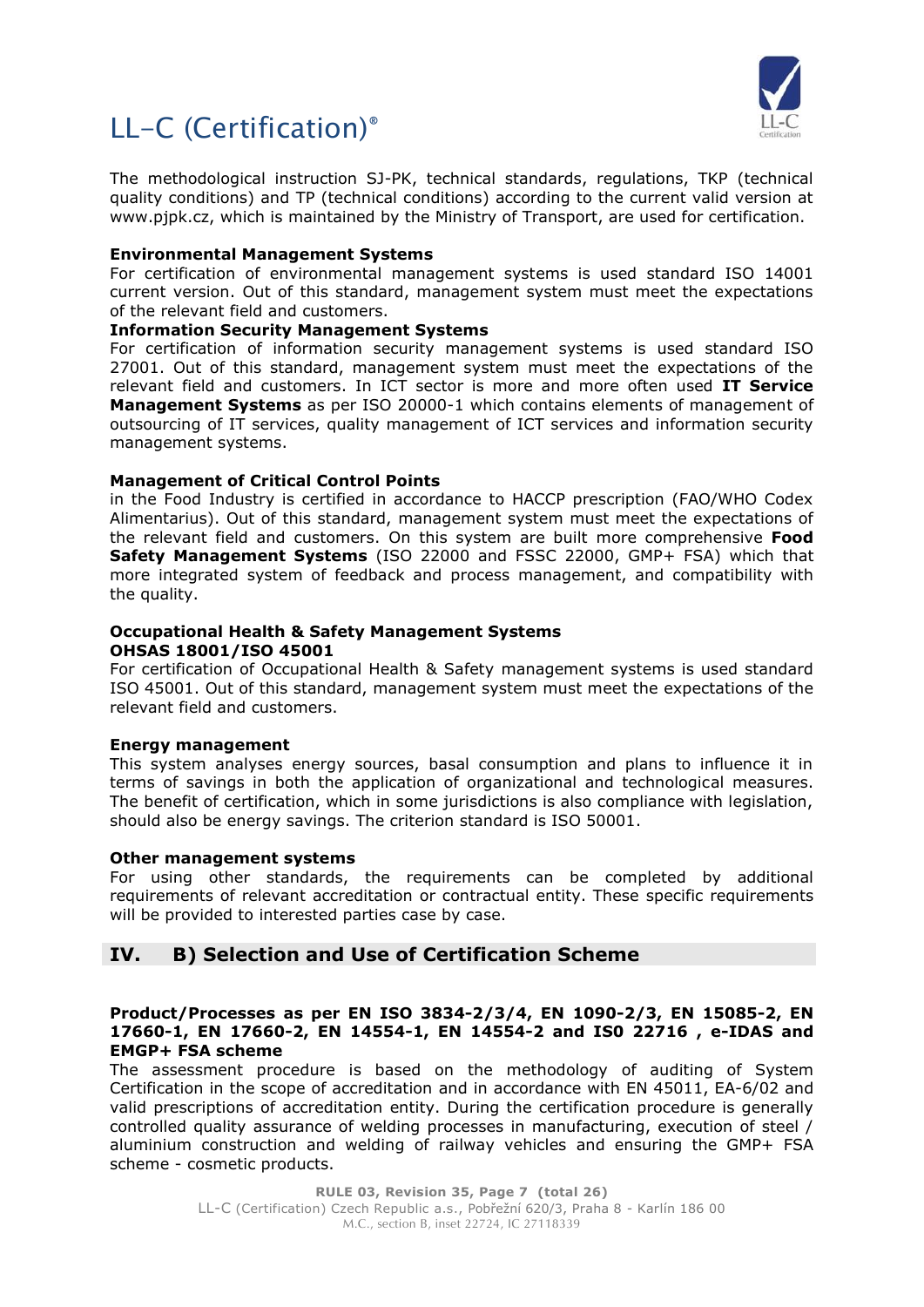



#### **Machinery Devices**

For the certification of machinery devices means to provide the assessment of conformity procedure EC type-examination whereby CB ascertains and certifies that a representative sample of machinery devices fulfils the requirements of Directive 2006/42/EC, or by full quality assurance system whereby the manufacturer who fulfils the obligations imposed ensures and declares that the products concerned meet the provisions of the Directive.

#### **MDD – Medical Devices**

For the certification of MDD means to provide EC Declaration of Conformity by assessment procedure of Full Quality Assurance system (*Annex II of the Directive 93/42/EEC)*, procedure of Production Quality Assurance (*Annex V of the Directive 93/42/EEC)* and procedure of Product Quality Assurance (*Annex VI of the Directive 93/42/EEC)* by which CB ascertains and certifies that a representative sample of MDD fulfils the requirements of Directive.

#### **Construction Products (CPR)**

The procedure provides an assessment and verification of constancy of performance in accordance with Regulation (EU) No 305/2011 of the European Parliament and of the Council, Annex V (System 2+), further for the conformity assessment of construction products according to NV No. 163/2002 Coll. as amended by NV No. 312/2005 Coll. and No. 215/2016 Coll.

The CB provides the certification of factory production control (FPC), which is based on an initial inspection of factory and of factory production control and continuous surveillance assessment and approval of factory production control (FPC).

Furthermore, it is possible to use the evaluation system described in detail in Rule 15.7 for MDD-SW, but the evaluation / assessment of the quality system according to ISO 13485 and according to the requirements of the National Council or according to the EN 62304 standard as amended must not be neglected.

### **Toys**

Assessment of conformity of Toys means to provide EC Declaration of Conformity by procedure EC type-examination whereby CB ascertain and certifies that a representative sample of Toys fulfils the requirements of Directive 2009/48/EC, Regulation of Government No. 86/2011.

#### **Software for MDD**

The assessment procedure is based on the methodology of auditing of System Certification in accordance with ISO 13485 and fulfilment of individual chapters of the Directive 93/42/EEC related to MDD and Directive 98/79/EC related to IVVD. The assessment system is set also by chapters and Annexes of the Directives and by request of client. LL-C provides assessment of MDD class.III by Annex No 2 of the Directive 93/42/EEC including examination of design of the product.

#### **e-IDAS**

The requirements for trust service providers (TSPs) in presenting compliance with the requirements necessary to obtain qualified status are regulated by the following documents: REGULATION (EU) No. 910/2014 OF THE EUROPEAN PARLIAMENT AND OF THE COUNCIL, Act 298/2016 Coll., Act 297/2016 Coll., Standard ČSN ETSI EN 319 403 V2.2.2.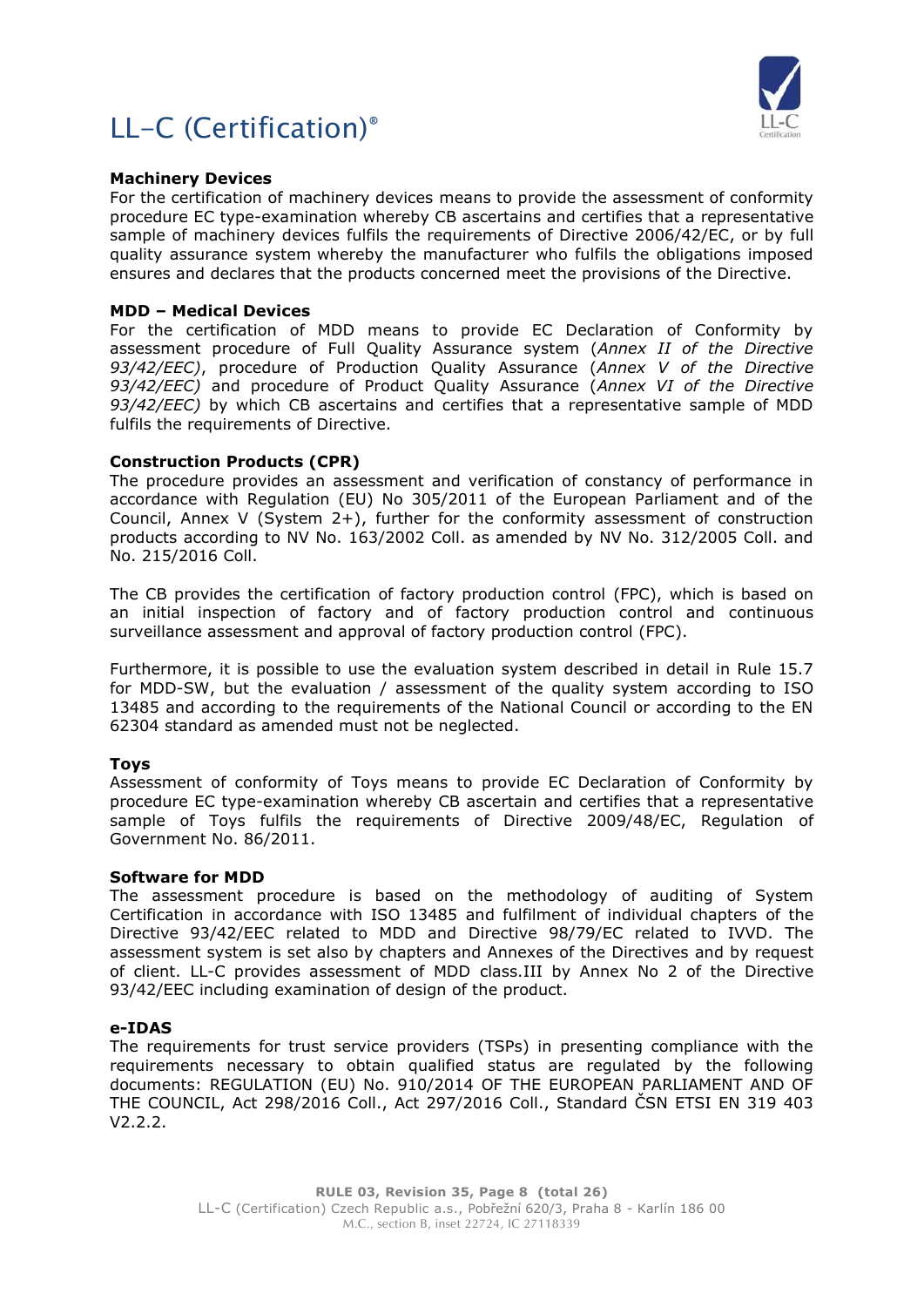

### <span id="page-8-0"></span>**V. Certification processes**

### **A) Process of Management Systems Certification**

### **Certification process diagram**



**RULE 03, Revision 35, Page 9 (total 26)** LL-C (Certification) Czech Republic a.s., Pobřežní 620/3, Praha 8 - Karlín 186 00 M.C., section B, inset 22724, IC 27118339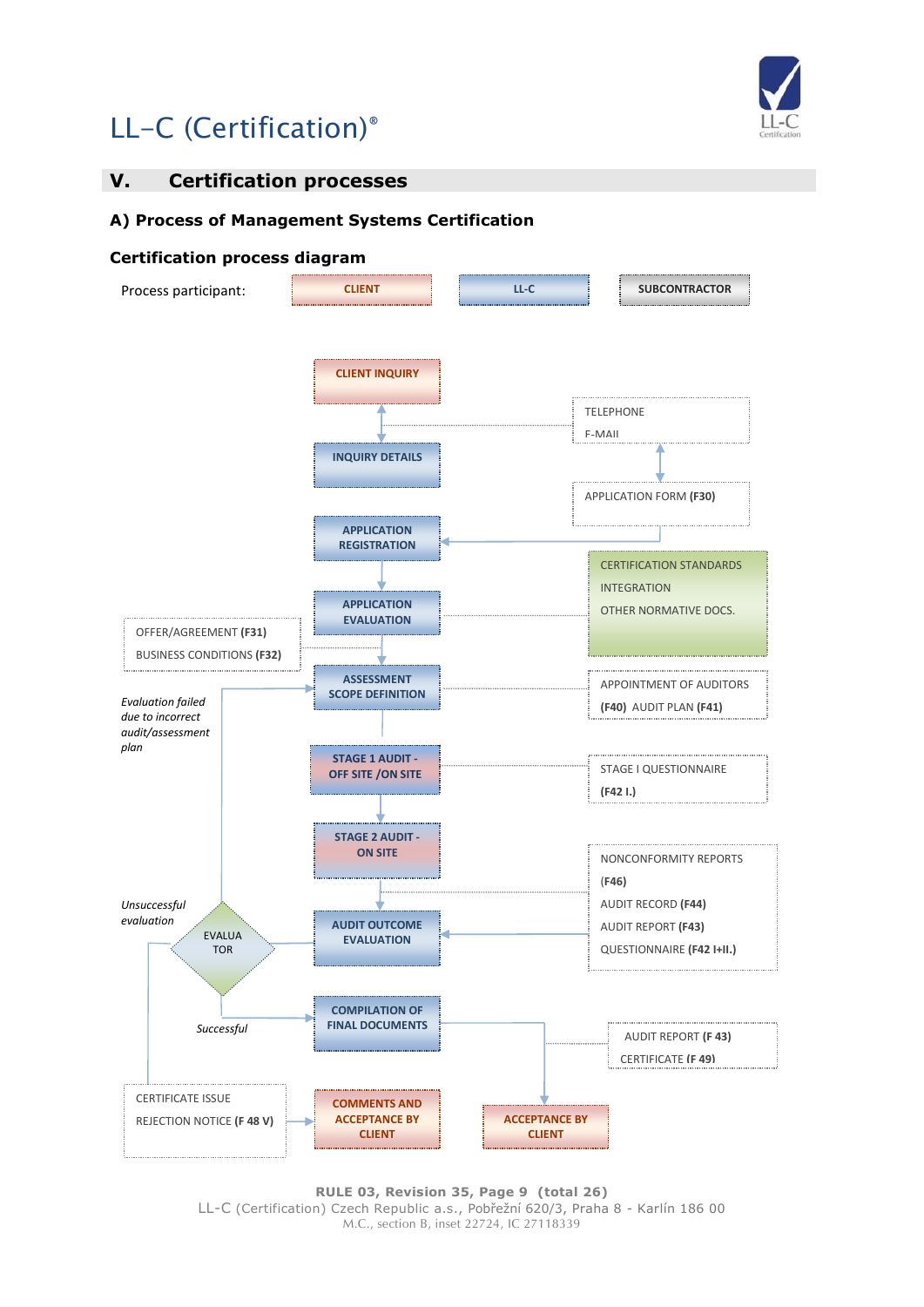

The certification process usually consists of:

- Inquiry and Application Questionnaire F30/F30.1
- Verification of the required documentation
- identify aspects, risks, processes of manufacture or the services provided  $(1<sup>st</sup>)$ stage of audit, on-site or off-site)
- on-site assessment of the introduction and application of requirements of the standard at the head office and in branches of the applicant business (2<sup>nd</sup> stage of audit)
- evaluation of audit results

Each audit stage of the procedure during the period of validity of the certification contract are:

- the two stages initial audit and evaluation (certification audit)
- surveillance audits in the second and third year
- recertification audit (the audit re-assessment) at the end period of validity of the certificate to maintain a valid certification

The following articles describe the individual steps in certification procedure.

### **Inquiry / application registration /certification offer**

Inquiry of any new client on the certification of management systems may be personally discussed with the LL-C staff or can be sent by email on [info@ll-c.cz](mailto:info@ll-c.cz) or by letter on contact address or sent via electronic form on the website www.ll-c.net. LL-C coordinator on the base of a written inquiry (a filled in Application Questionnaire F30/F30.1) conducts a review of the obtained information and verifies if CB has the competence and ability to perform the certification (the scope of accreditation). Review if it is not necessary to consider specific processes (e.g. welding, sterilization). This review is carried out in cooperation with the Head of CO.

Based on inquiry, data from the questionnaire and the current Tariff LL-C issues F31 Offer of management systems certification in written form and sends it to the address of the applicant. Business Conditions - F32 are the integral and mandatory annex of every offer.

Client who accepts any Offer for certification has to confirm the F31 and Business Conditions (F32). The signature of an authorized person for the applicant the offer is submitted and confirmed, as well as the signing and confirming of the attached Business Conditions makes full agreement/contract for the management system certification. The contract is generally governed by the provisions of the Commercial Code § 591 to the 600th in Czech Republic and accreditation criteria. Furthermore, this is provided information confirmation as well.

Confirming the order, the following process is initiated:

- is registered to the internal system certification case (contract), including information about the applicant
- is appointed lead auditor, who starts planning the audit (contact person authorized by the applicant, additional conditions, build an audit team, fix an audit date)
- the applicant is requested to submit his management manual or other document describing the management system at least 14 days before the audit.

In particular cases, client might rise a special request for back-to-back audit due to special circumstances. Those circumstance (e.g. long-distance travels, problematic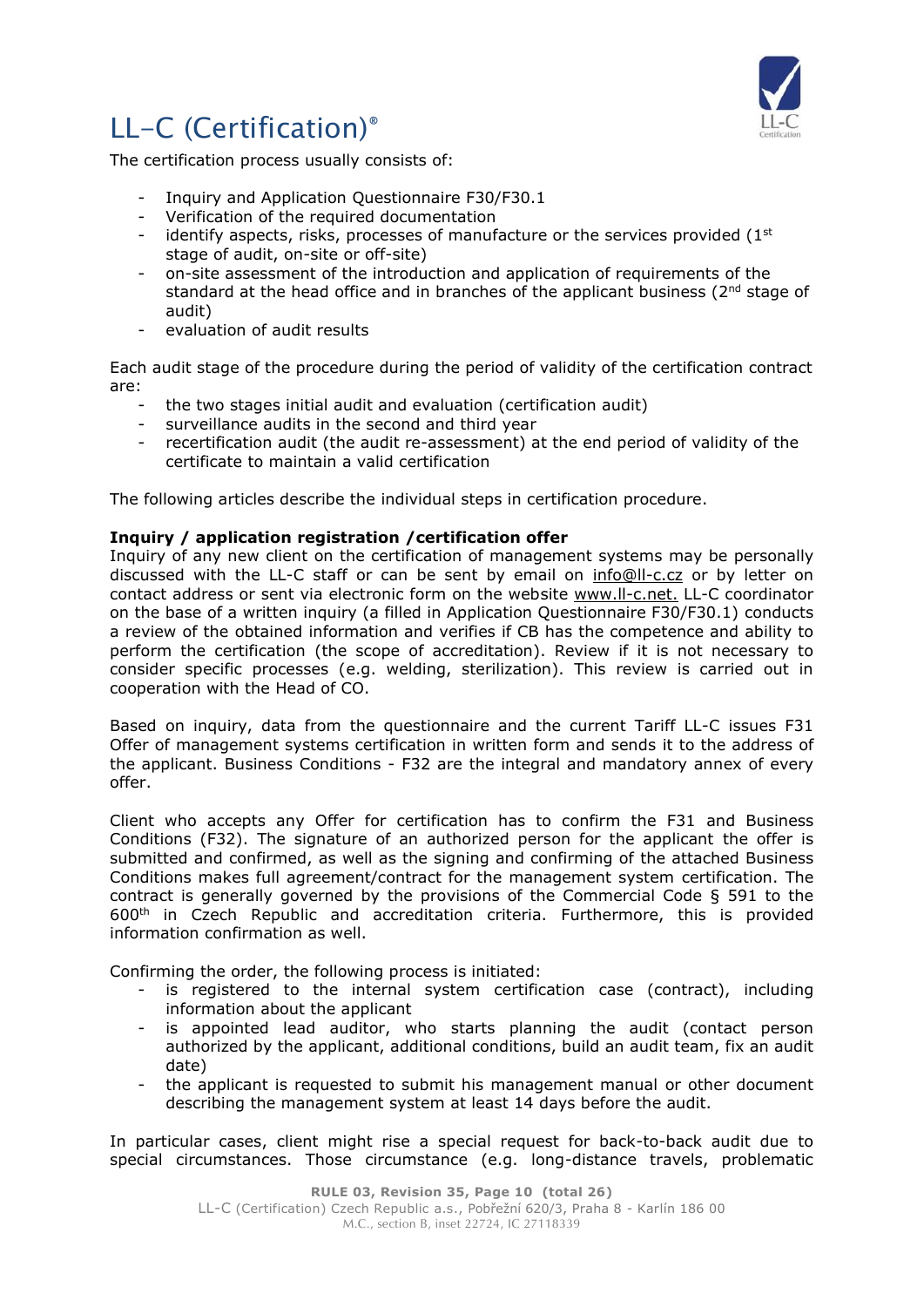

travels, urgent situation – such as upcoming tender, etc.) have to be agreed by the CB before the audit is starts.

However, the possibility of back-to-back audits must be confirmed by the client – signing of F32 in advance.

In case, exception for back-to-back audit was not given, the  $1<sup>st</sup>$  and  $2<sup>nd</sup>$  stage are separated (no possibility of back to back audit).

If a client has any other requests, such requests shall be discussed with a responsible persona from LL-C(Certification) and held accordingly.

### **Auditors**

Head of CB LL-C appoints the lead auditor, auditors, members of an audit team, technical expert and an evaluator of audit. They must be complied with the general qualification of auditors, including their competence and experience, reflecting the activity of the applicant and eventually any specific processes (e.g. welding), impartiality and independence. Appointment of auditor must be notified to the applicant in advance.

### **Client's documentation**

The client's documentation must reasonably define the organizational structure of the applicant and a precise description of its activities. Above the management system manual documentation may also include activity procedures and work instructions. Documentation must take into account both direct and indirect requirements based on the standards and client's activities.

### **Audit documentation**

Lead Auditor shall examine the documentation presented regarding completeness and requirements of the standard. In case of nonconformities the applicant will receive a Report of Nonconformity and findings (F46) and must take corrective action and specify the date for their compliance. These nonconformities have to be removed before the Stage II of certification audit. Irrelevant anomalies may be clarified in during the audit. Documentation audit carried out by lead auditor is provided outside of the client's location. Documentation audit is carried out as part of the certification audit (Stage 1). The new revisions of the documentation are reviewed during surveillance, if necessary.

### **1st stage of Initial certification audit**

1<sup>st</sup> stage of audit is an obligatory part and is carried out as part of the initial certification audit ( $1<sup>st</sup>$  stage).  $1<sup>st</sup>$  stage of audit is performed to determine the preparedness of the client's location and status and the main conditions for the  $2^{nd}$  stage of audit.

The results from the 1st level of audits are presented in the form of the Protocol on Nonconformities - F46 and on specific forms.

In some circumstances, the 1st level, especially for the ISO 9001 standard, can be performed outside the applicant's company using questionnaires and telecommunication technologies. CAAT RAP.

1<sup>st</sup> stage has to start with Opening meeting, which is followed by a site tour to investigate the following objectives: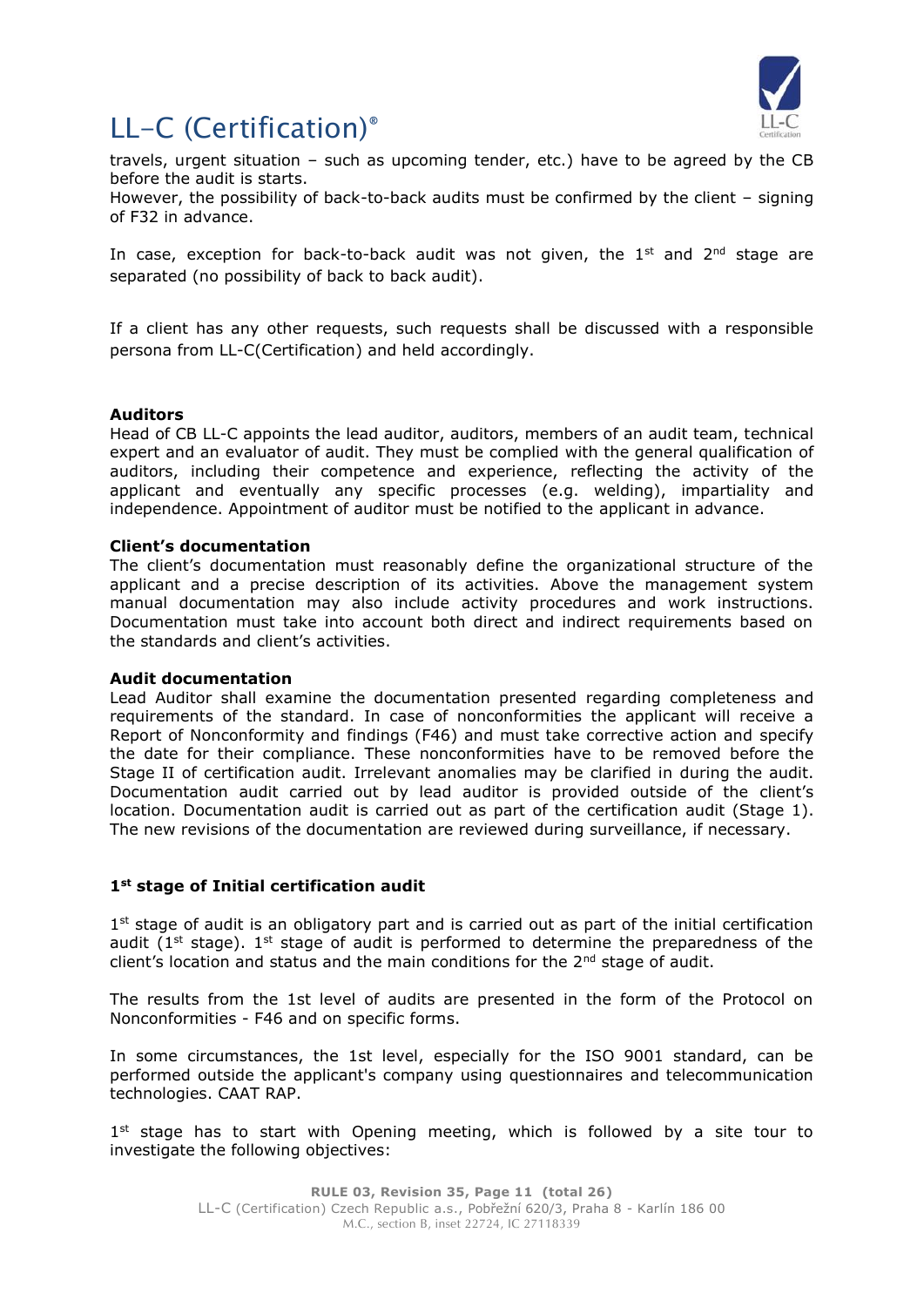

a) The client´s management system documentation was reviewed, to sufficiently support the transparency of the client´s management system;

b) Specific workplaces, site conditions and client´s personnel view about readiness for the 2nd stage must be checked;

c) Client status and particulars with respect to the identification of the MS key performance or significant aspects, processes, objectives and operations must be reviewed;

d) The scope of the MS management system is to be confirmed by

- client´s site

- processes and equipment
- levels of controls (especially of multisite clients)
- statutory and regulatory requirements;

e) Review of allocation of resources for  $2^{nd}$  stage and discussion with client details for  $2^{nd}$ stage;

f) Information obtained were found sufficient for the statement that the system is in compliance with context of the standard - the plan of the  $2^{nd}$  stage with / without anv alterations may be performed or not.

Results from  $1<sup>st</sup>$  stage of audit are documented  $1<sup>st</sup>$  stage report F 42.1 and on F46 Report of Nonconformities and other forms.

In case, exception for back-to-back audit was given, all parts of  $1<sup>st</sup>$  stage of audit were done and results of  $1^{st}$  stage of audit were sufficient, the  $2^{nd}$  stage of audit can be carried out.

In some circumstances 1<sup>st</sup> stage of audit (particularly in standard ISO 9001) can be provided off-site of the applicant location using questionnaires and telecommunications technology. (RAP – remote auditing procedures).

### **Preparation and planning of audit**

Lead auditor, in cooperation with the applicant draw up a program (plan) during the audit and inform the applicant in appropriate way. The plan contains all the information necessary for the applicant to prepare the audit. If necessary, the lead auditor can visit the client for plan specification.

**CAAT-RAT / ICT method** (methods of remote assessment and their approaches not only in times of pandemic crisis COVID 19). In case of FSSC 22000, FSSC 22000 Quality and GMP+ FSA certification schemes the remote assessment using ICT method will be organized according actual scheme owner directives in all phases of audit (initial or certification-I<sup>st</sup> and II<sup>nd</sup> stage, surveillance and recertification audit).

As information and communication technologies become more sophisticated, it is important that CO staff are trained on how to use assessment methods using "ICT" in order to increase the efficiency and effectiveness of audits and to support and maintain the integrity of the process.

Methods of remote assessment using ICT technologies such as: Teleconference, web meetings, interactive communication over internet, electronical online access to documentation and/or management system processes and others.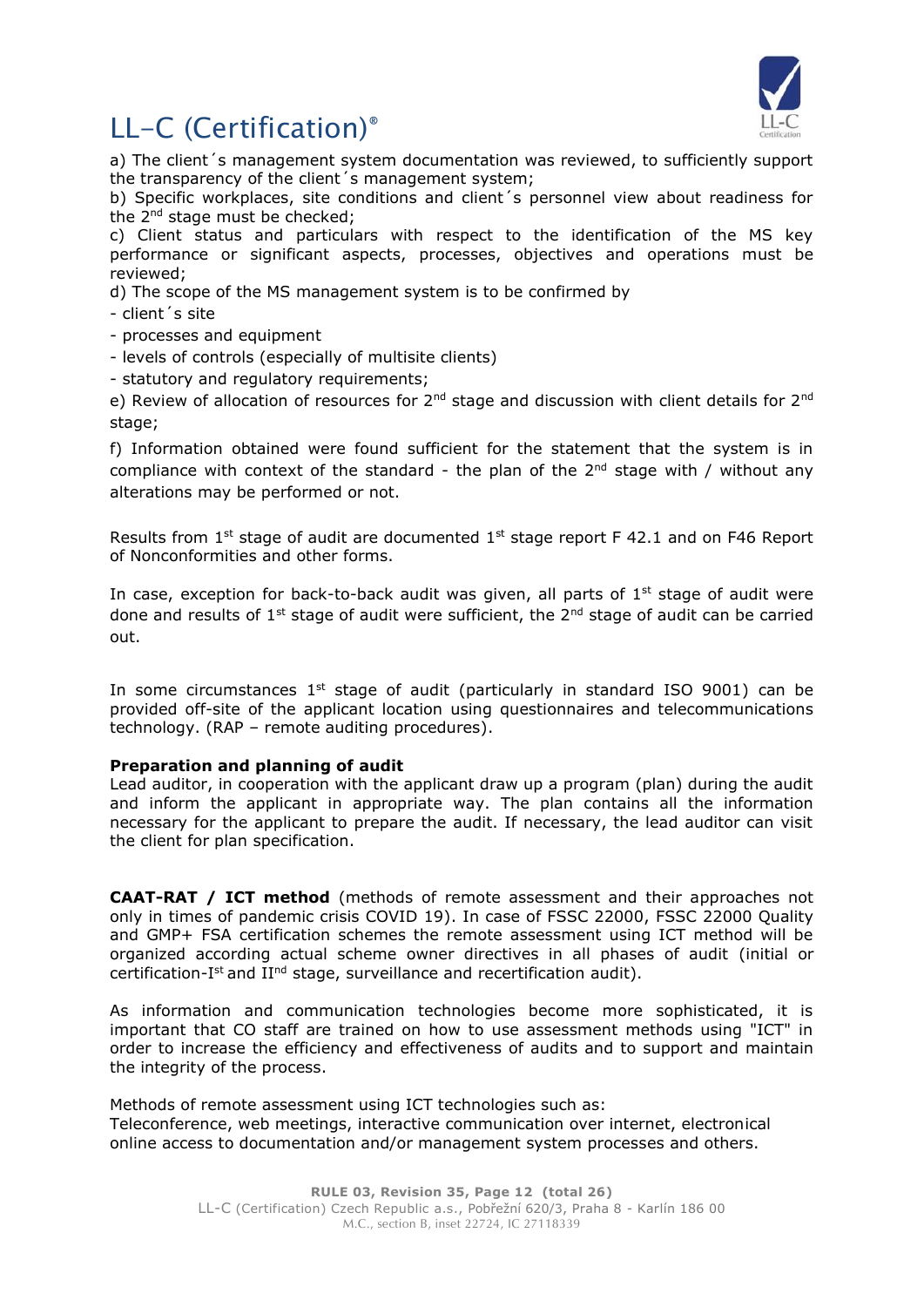

The audit may also be carried out remotely (the CAAT-RAT method) in which case the applicant shall send to the auditor or the assessor the electronic forms of the requested documents, and the auditor/assessor shall evaluate the documents outside of the applicant's registered office. This auditing method may not exceed 30 % of the scheduled duration of the audit, this does not apply to cases affected by the COVID 19 pandemic crisis.

### **AUDIT ON SITE**

### **Opening meeting**

This is the auditor interview with the management of the applicant and with his responsible for management systems.

The opening meeting goal is:

- Reaching a consensus in meters of plan, content and procedures of certification of CB and applicant
- Consultation of audit results (Stage 1)
- Determining the manner of communication between auditors and management
- Verifying whether the extent of the audit shall provide the auditors sufficient results for assessing
- A declaration of confidentiality and impartiality of auditing team

### **2nd stage of audit**

The auditors in the assistance of the management or it's representatives will examine the system of organizing units of the applicant in accordance with the plan, including amendments adopted during the Opening meeting. Auditors of the audit can use the questionnaire and verify whether the system is introduced and applied in conformity with the requirements of the specific standard and documentation of the client. Lead auditor shall communicate a preliminary report on the results after the audit. A team of auditors is not authorized to release the final conclusion of certification. The Audit Report contains the result of audit and other important information, the applicant will receive within 14 work/days. The applicant may comment on it within next following 14 days. If findings (non-conformities, deviations) are found in the system, the applicant must propose appropriate corrective actions and the date of their compliance; the date depends on the specific findings.

### **Evaluation of audit results**

Lead Auditor shall forward to the evaluators/decision makers (e.g., Head of the certification body or his deputy) necessary documentation of the audit to an impartial evaluation and decision on certification.

Criteria for evaluation of audit results are as follows:

- Verification of compliance with the relevant standard
- Verification of compliance with the LL-C Rules
- Submission and completeness of audit results in the documentation of audit (report, questionnaire, reports of nonconformities)

The responsible evaluator clarifies the uncertainties with Lead auditor.

Based on findings review the applicant is informed if an additional audit will be needed to verify effectiveness of the action taken before granting the certificate.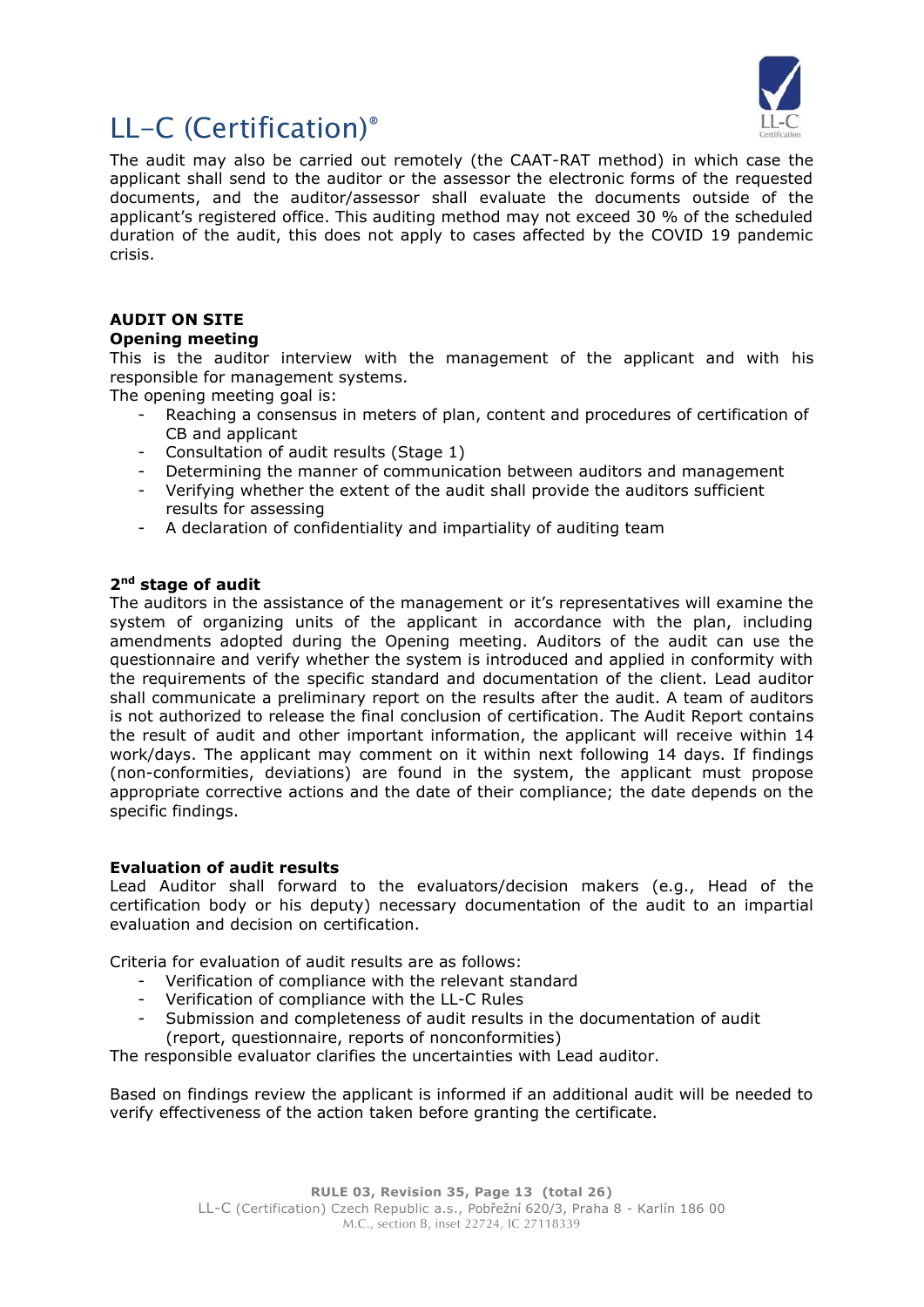

### **The information for the applicant**

In case that the evaluator/decision maker decides that the audit conclusion and other requirements of certification authorize the CB to grant or maintain the certificate the applicant will receive a certificate (in the case of the initial audit) and Audit Report on what additional conditions have to be fulfilled before issuing the certificate (maintaining in case of follow up audits).

In case that the evaluator/decision maker decides that the audit results do not allow the CB to grant the certificate or maintain the valid certificate the decision is notified to the applicant, including the reasons for the decision.

The applicant may appeal to the Head of the CB and ask to the change the decision taken.

### **Certification contract**

The contract of certification of management systems, which manages the rights and obligations of applicant and CB is concluded confirming the F31 Offer of Management Systems Certification and F32 Business Conditions by the applicant. The applicant must confirm the both before starting the audit (Stage 1). For granting a certificate the contract is mandatory.

### **Certification**

Ones all criteria have been met the LL-C grants certification in the form of a certificate, the applicant gets official certificates (2 original sets in the national language of the applicant and 2 originals in English). For additional copies and for foreign language versions may be charged additional fee. The certification is valid for duration of not more than 3 years from the date of approval and is subject to the agreed Business Terms and to requirement of monitoring the fulfilment of requirements of relative standard (standards).

### **Use of LL-C logos ad marks**

Use of the LL-C logos and marks is regulated under the terms of Business Conditions - F32.

Upon obtaining a valid certificate, the client is entitled, for the duration of the certificate validity, to use an approved logo of the certification body or private scheme owner (FSSC 22000, including FSSC 22000 Quality, GMP+ document A3 etc.).

In case of private certification schemes the use of logo will be according their own documents (GMP+ document A3, FSSC 22000 document Part IV, etc.)

The LL-C approved logo shall not be used on a product or product packaging seen by the consumer or in any other way that may be interpreted as denoting product conformity. The use and placement of the logo must not, however, create confusion between the client and the certification body, or convey a false impression that the certification applies to a specific product instead of the management system, unless it is clear that certified standard is for the product certification.

Certified subject must comply with the terms, including the use of logos and marks referring to the certification on promotional items.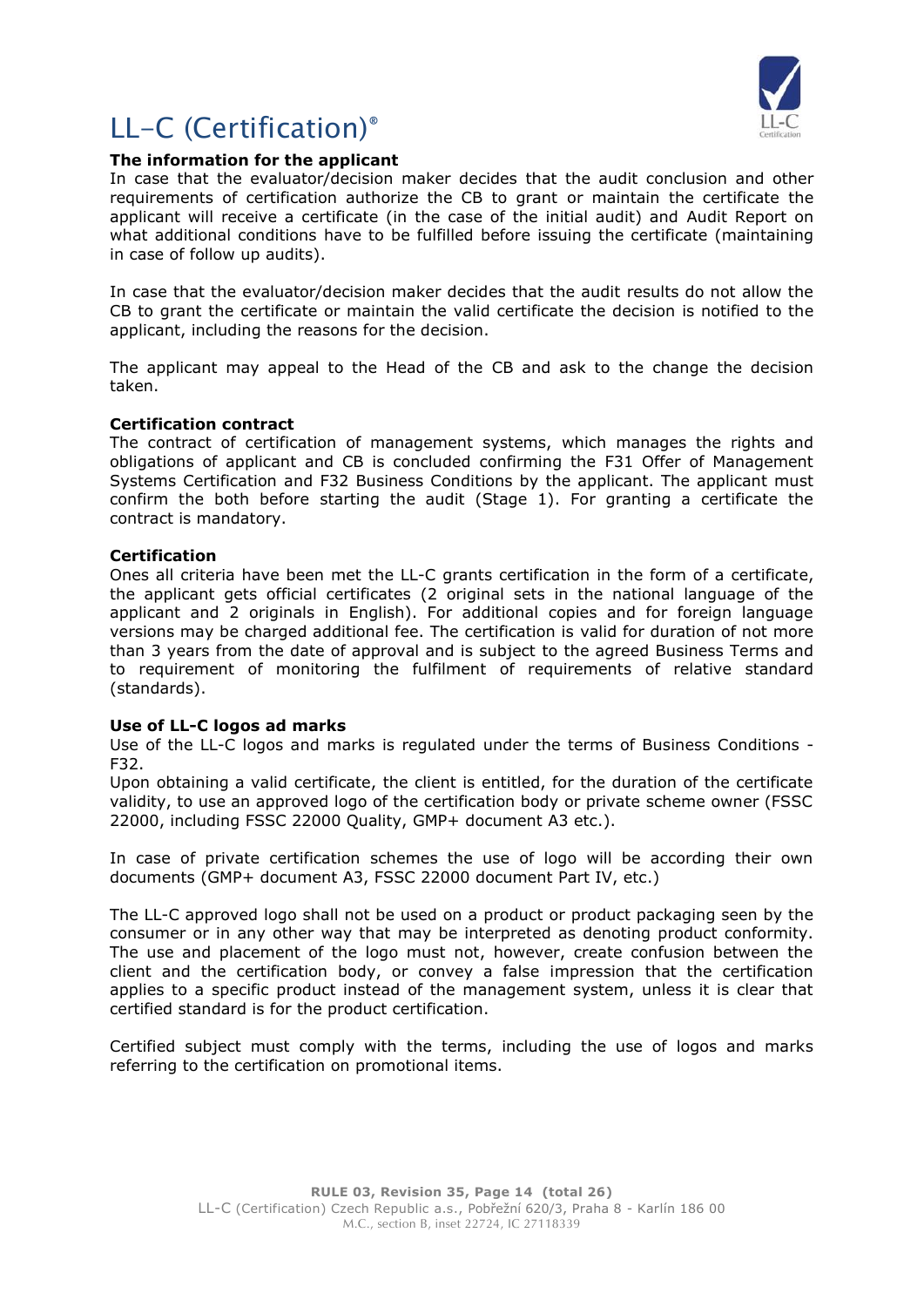

### **Maintenance of certification**

In order to maintain the valid certificate LL-C provides the annual surveillance audits to determine the effectiveness of the system. LL-C executes these audits so that the surveillance audit following initial certification should not be more than 1 year from the last day of the stage 2 audit or of the last surveillance audit.

If the surveillance audit findings show that the client's management system doesn't fulfil the requirement of the standard the client gets the possibility to make corrective actions in determinate date. LL-C verifies and decides if the corrective actions are sufficient for maintenance of certification.

Before the end of its validity, and if the client wishes to continue with the certified management system with the LL-C, LL-C recertification/renewal audit must be conducted. Renewal (or recertification) audits are planned in the third year and conducted to evaluate and confirm the continued conformity and effectiveness of the management system as a whole, and its continued relevance and applicability for the scope of certification so that the new certificate could be granted before the end of validity of the old one.

The procedures and guidelines are consistent with those for initial audit. Any changes in client's organization (e.g. change in number of sites), activities or documentation must be supplied at least 14 days before starting audit.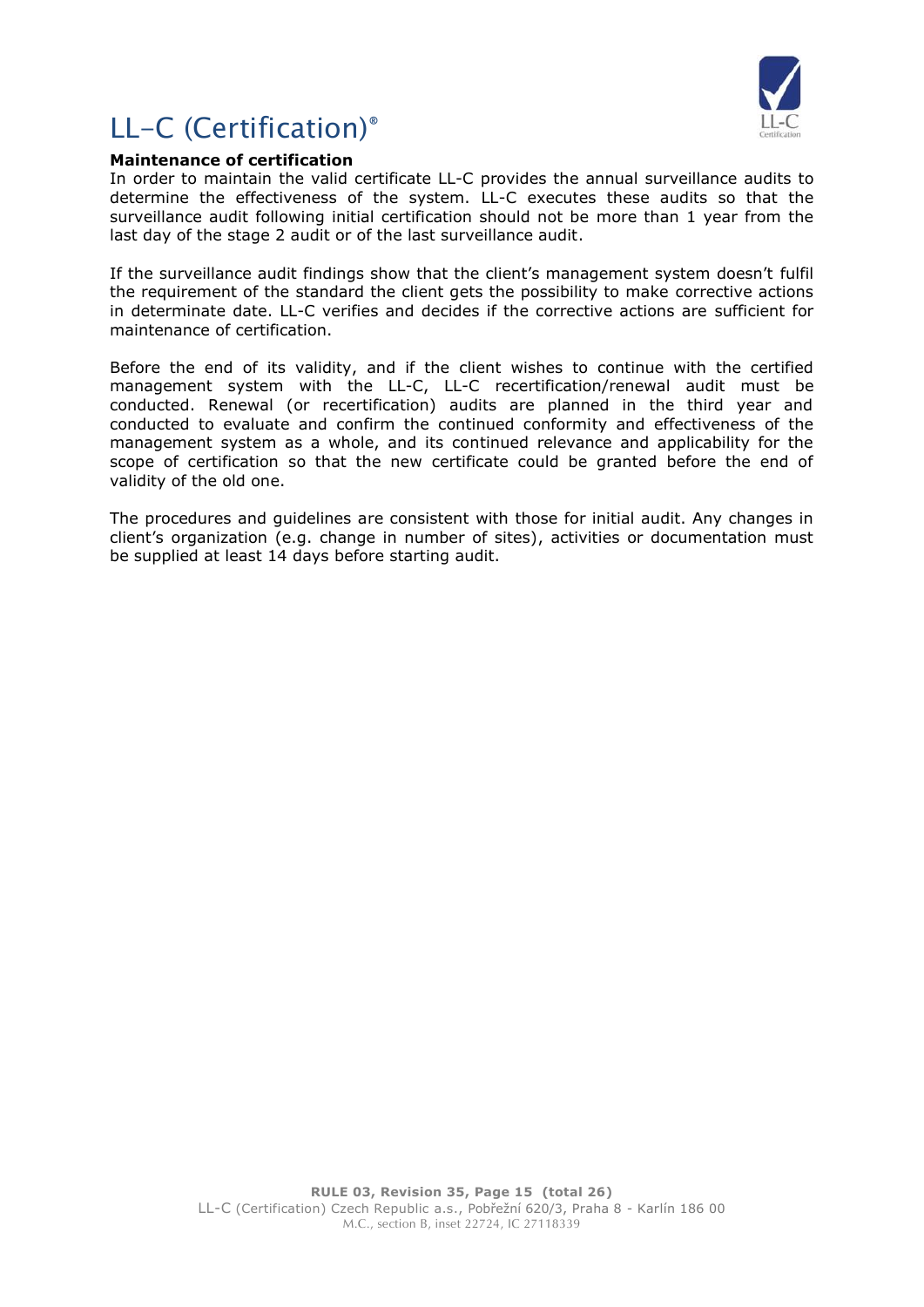

### **B) Process of Product Certification**

### **Certification process diagram – certification of product, process or service\***



**RULE 03, Revision 35, Page 16 (total 26)** LL-C (Certification) Czech Republic a.s., Pobřežní 620/3, Praha 8 - Karlín 186 00 M.C., section B, inset 22724, IC 27118339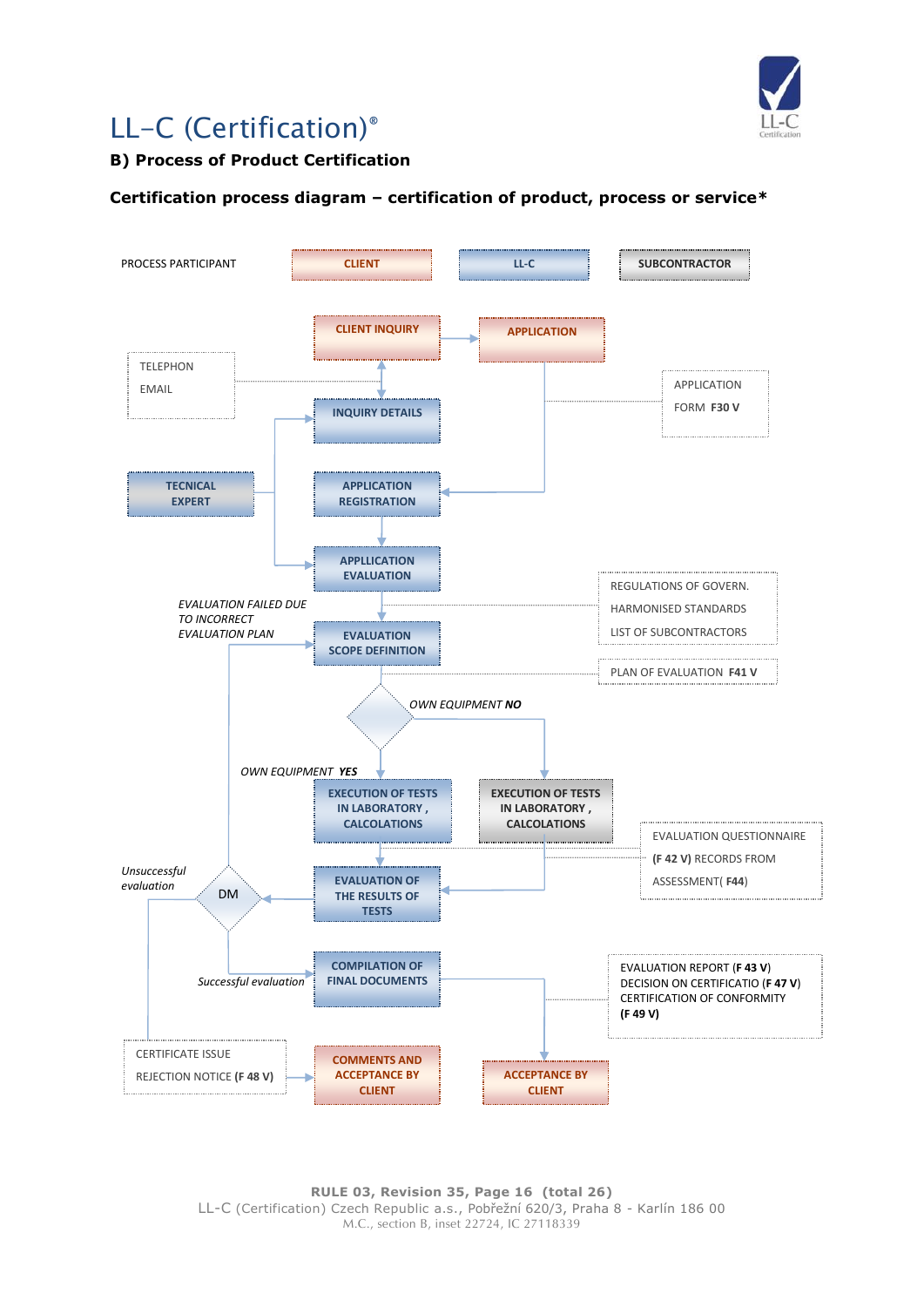

\*The certification process diagram does not apply to medical devices certification process, which is described separately in Rule 15.11 document.

The certification process usually consists of:

- Inquiry and elaboration of Application F30V
- Verification of the required documentation
- Elaboration and agreement of Certification Offer F31V
- Evaluation process
- Certification review and
- decision on certification

Each stage of the procedure during the period of validity of the certification contract are:

- initial evaluation, review and decision on certification by DM (Decision maker)
- surveillance if requested by certification scheme
- renewal of certification (recertification/renewal evaluation) in the end of period of certification validity

### **Inquiry / application registration /certification offer**

Inquiry of any new client on the product certification may be personally discussed with the LL-C staff or can be sent by email on [info@ll-c.cz](mailto:info@ll-c.cz) or by letter on contact address or sent via electronic form on the website [www.ll-c.cz.](http://www.ll-c.cz/) LL-C coordinator on the base of written inquiry conducts a review of the obtained information and verifies if CB has the competence and ability to perform the certification (the scope of accreditation), all based on F30 V.

The documentation at the stage of application for certification must adequately define the organizational structure (including geographical locations and local activities) of the applicant and a description of its activities, which are essential for certification, for which application has been made. Documentation may include, in addition to the manual the procedures and work instructions. Documentation must take into account both direct and indirect requirements based on standards used and the subject matter.

Coordinator reviews the documentation to ensure that the product is in the scope of LL-C accreditation and if the CB has the competence and capability to perform the certification activity. With the positive conclusion based on inquiry, data from the questionnaire and the current Tariff, LL-C issues F31 Offer of Product Certification in written form and sends it to the address of the applicant. Business Conditions - F32V are the integral and mandatory annex of every offer.

Client who accepts an offer for certification has to confirm the F31 and Business Conditions F32V. The signature of an authorized person for the applicant the offer is submitted and confirmed, as well as the signing and confirming of the attached Business Conditions makes full agreement/contract for the Product Certification. The contract is generally governed by the provisions of the Civil Code Nr. 89/2012 Sb. § 2652 až § 2661 in Czech Republic and accreditation criteria. Furthermore, this is provided information confirmation as well.

Confirming the order, the following process is initiated:

- is registered to the internal system certification case (contract), including information about the applicant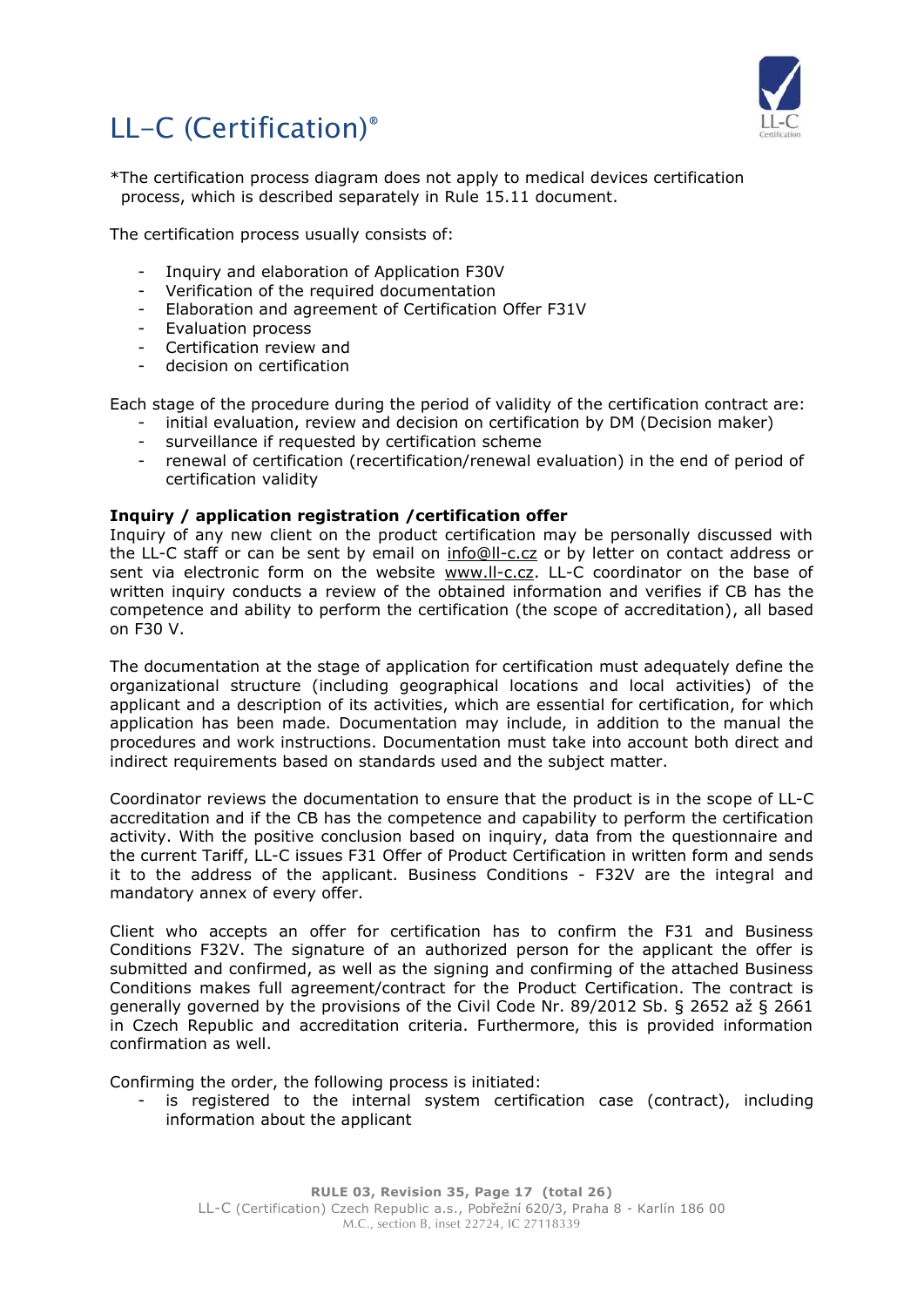

- is appointed Lead evaluator, who starts planning the evaluation activities (contact person authorized by the applicant, additional conditions, build an evaluation team, fix a date of evaluation, etc.)
- the applicant is requested to submit the Technical documentation of the Product (product documentation, design drawings, the descriptions and explanations necessary to understand the abovementioned drawings and diagrams and the operation of the product, the results of the design calculations, risk analysis, investigations, technical tests, etc. at least 14 days before the evaluation.

### **Evaluators**

Coordinator of CB LL-C appoints the Lead evaluator and members of an evaluation team, technical experts and DM – decision maker which is responsible for review and decision related to certification. They must be complied with the general qualification of evaluators, including their competence and experience, reflecting the specific product in question, impartiality and independence. Appointment of Lead evaluator must be notified to the applicant in advance.

### **Evaluation activities**

Evaluation activities consist in the conformity assessment of requirements covered by the scope of certification and other requirements of certification scheme.

Evaluation of conformity shall be governed by different procedures depending on the type of product and consists mainly of:

- examination of all elements, requirements and provisions adopted by the manufacturer for his quality system, if they are documented in a systematic and orderly manner in the form of written policy statements and procedures and and if they premise uniform interpretation of the quality policy and procedures such as quality programmes, plans, manuals and records.
- Assessment of quality system assurance to determine whether it satisfies the arrangement documentation requirements.
- Inspection on the manufacturer's premises and to ensure that it meets the relevant requirements of health and safety.
- examine and assess the documentation and verify that the type has been manufactured in conformity with that documentation.
- Appropriate inspections and the tests necessary to verify to verify compliance with the basic technical requirements for health and safety
- Appropriate inspections and the tests necessary to verify whether, if the manufacturer has chosen to apply the harmonised standards, these have actually been applied

In case of nonconformities the applicant will receive a Report of Nonconformities (F46) and must propose corrective action and specify the date for their compliance.. These nonconformities have to be removed before the end of evaluation. The irrelevant anomalies may be clarified in during the assessment.

For evaluation, the evaluators use a questionnaire to assess compliance with the relevant standards, regulations and government directives and documentation of the applicant. Lead Evaluator shall communicate a preliminary report on the results after the evaluation. Evaluating team is not authorized to release the final conclusion of certification. The Evaluation Report containing the result of audit and other important information, the applicant will receive within 14 work/days. The applicant may comment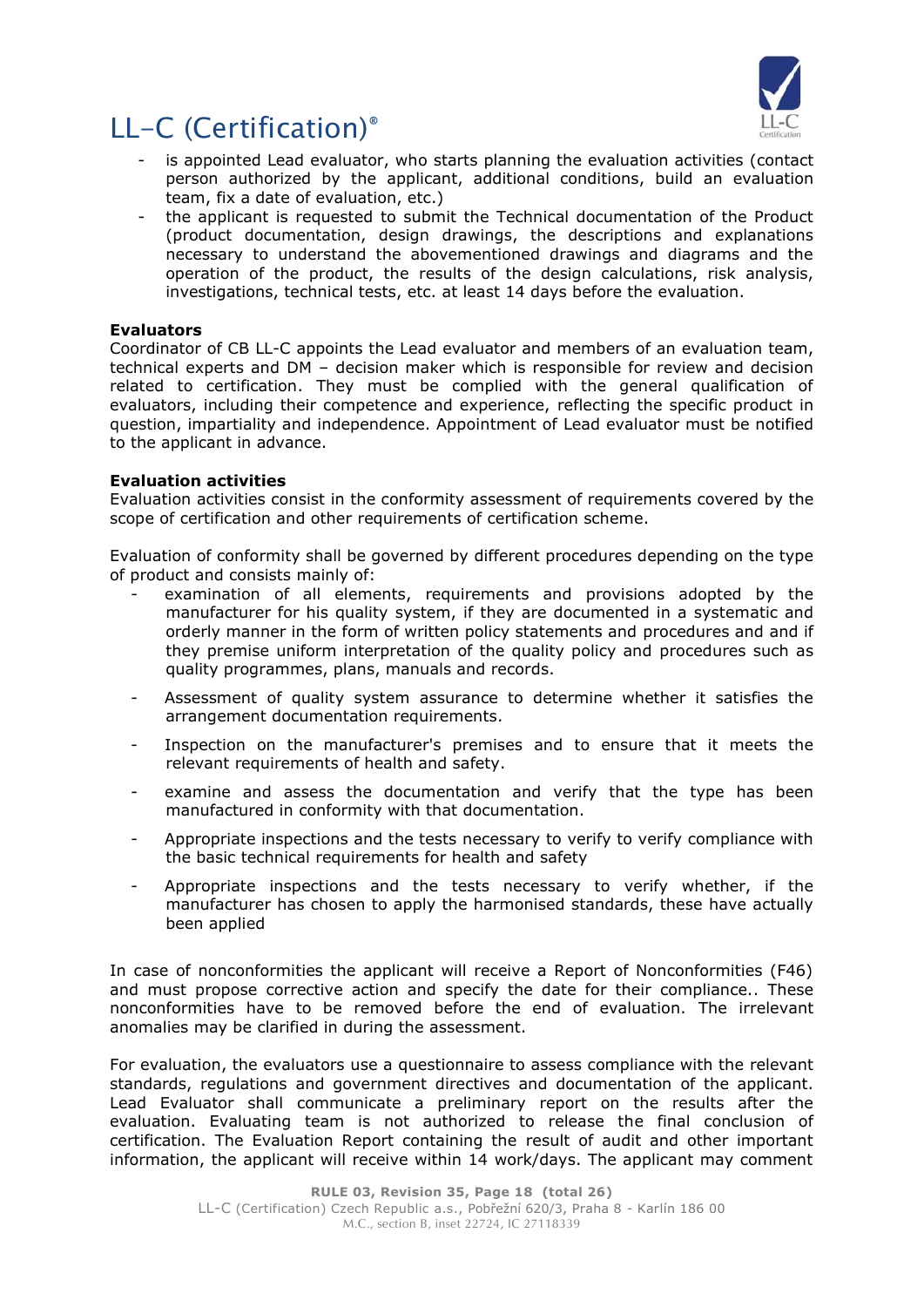

on it in following 14 days. If findings (non-conformities, deviations) are found, the applicant must propose appropriate corrective actions and the date of their compliance; the date depends on the specific findings.

### **Review and certification decision**

Lead Evaluator shall forward to the decision maker (e.g., Head of the certification body or his deputy) all documentation related to evaluation to an impartial assessment and decision on certification.

Criteria for assessment and review the results related to evaluation are as follows:

- Test records, questionnaire
- Calculation record and reports (if requested by the scheme)
- Evaluation Report F43V
- Verification of compliance with the LL-C Rules
- Submission and completeness of evaluation results in the documentation (report, questionnaire, reports of nonconformities)
- Corrective actions on findings during the evaluation

The responsible DM clarifies the uncertainties with Lead Evaluator.

Based on findings review the applicant is informed if additional tests will be needed to verify effectiveness of the corrective action taken before granting the certificate. The DM reviews the results of additional evaluation.

### **The information for the applicant**

In case that the DM decides that the evaluation results and other requirements of certification authorize the CB to grant or maintain the certificate the applicant will receive a certificate (in the case of the initial evaluation) and Evaluation Report, eventually report on what additional conditions have to be fulfilled before issuing the certificate (maintaining).

In case that the DM decides that the evaluation results do not allow the CB to grant the certificate or maintain the valid certificate the decision is notified to the applicant, including the reasons for the decision.

The applicant may appeal to the Head of the CB and ask to the change the decision taken.

### **Certification issue**

Ones all criteria have been met the LL-C grants certification in the form of a certificate, the applicant gets official certificates (2 original sets in the national language of the applicant and 2 originals in English). For additional copies and for foreign language versions may be charged additional fee. The certification is valid for duration of not more than 5 years from the date of approval and is subject to the agreed Business Terms and to requirement of monitoring the fulfilment of requirements of relative standard (standards).

### **Use of LL-C logos ad marks**

Use of the LL-C logos and marks is regulated under the terms of Business Conditions - F32. Certified subject must comply with the terms, including the use of logos and marks referring to the certification on promotional items.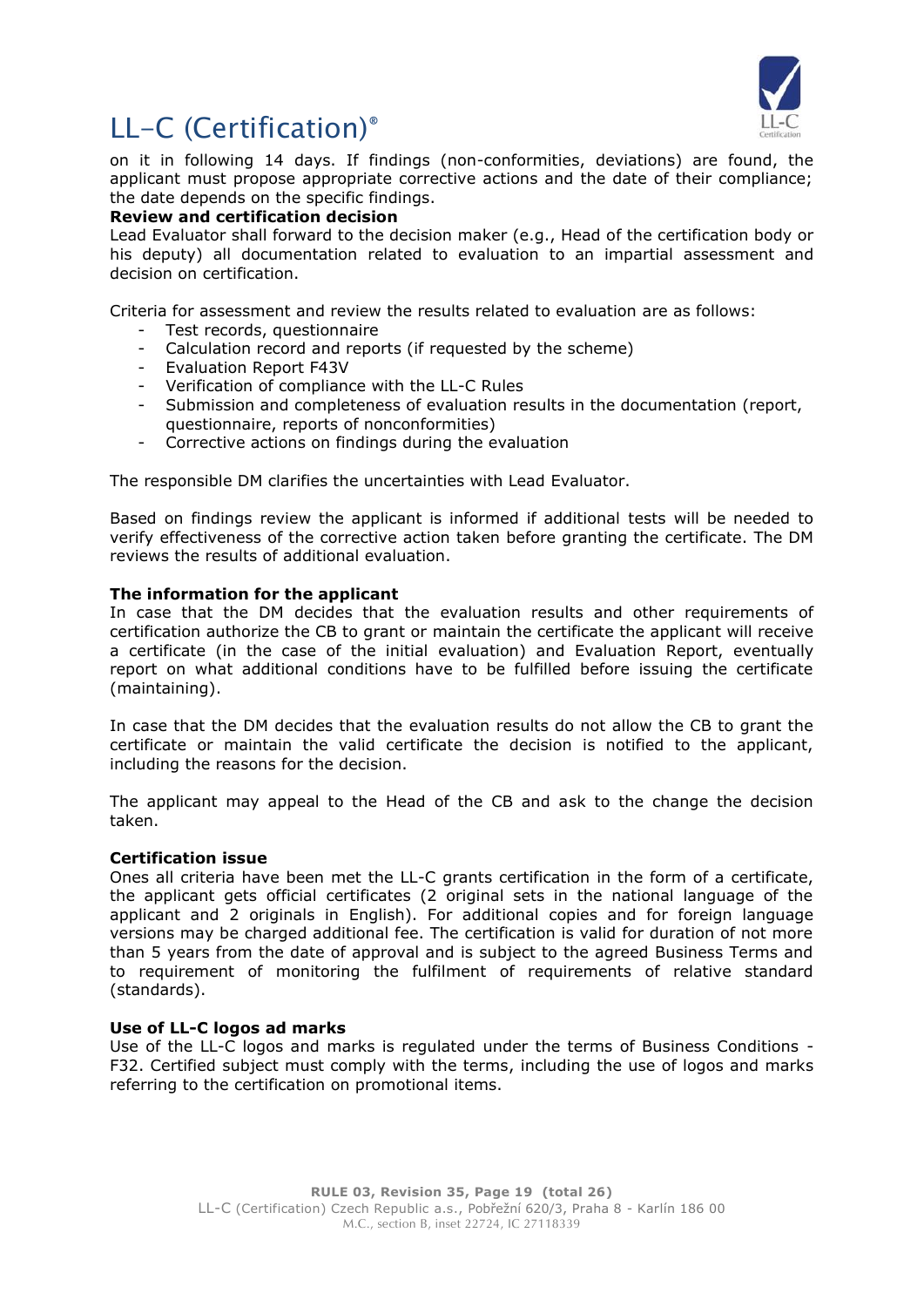

### **Maintenance of certification**

Surveillance and remote surveillance audits

If required by the certification scheme are in order to ensure ongoing maintenance of demonstrating compliance with the requirements of the product carried out periodic surveillance. LL-C executes these surveillances so that the surveillance audit following initial certification should not be more than 1 year from the last day certification or of the last surveillance.

Each surveillance for the relevant management system standard shall include:

- a) Internal audits and management review;
- b) A review of actions taken on nonconformities identified during the previous audit;
- c) Complaints handling;
- d) Effectiveness of the management system with regard to achieving the certified client´s objectives and the intended results of the respective management system (s);
- e) Progress of planned activities aimed at continual improvement;
- f) Continuing operational control;
- g) Review of any changes;
- h) Use of marks and/or any other reference to certification.

If the surveillance findings show that the manufacturer doesn't fulfils the obligations imposed by the approved quality system then he gets the possibility to make corrective actions in determinate date. LL-C verifies and decides if the corrective actions are sufficient for maintenance of certification.

Note: For ANAB accredited standards it is unlikely that a surveillance audit duration will be is less than 1 audit day.

Significant changes in the organization (e.g. change in the number of branches), business and main documentation must be submitted to LL-C at least 14 days before the start of the audit.

As information and communication technologies become more sophisticated, it is important that CO staff be able to use assessment methods using "ICT" to increase the efficiency and effectiveness of the audit and to support and maintain the integrity of the audit process.

Remote assessment methods using ICT may include the following approaches:

Teleconferencing, Web meetings, Interactive communication via the Internet, Electronic remote access to management system documentation and / or processes and other approaches

The aim is to provide a sufficiently flexible and non-prescriptive methodology to meet the needs of industry by allowing client organizations to use CAAT-RAT to improve the traditional audit process.

The audit can be performed remotely, when the responsible person is not present and is abroad, for example. The interview is then conducted with the help of Skype, Viber, WhatsApp, and other ICT tools, where the applicant sends electronic versions of the required documents to the auditor or assessor and he evaluates them outside the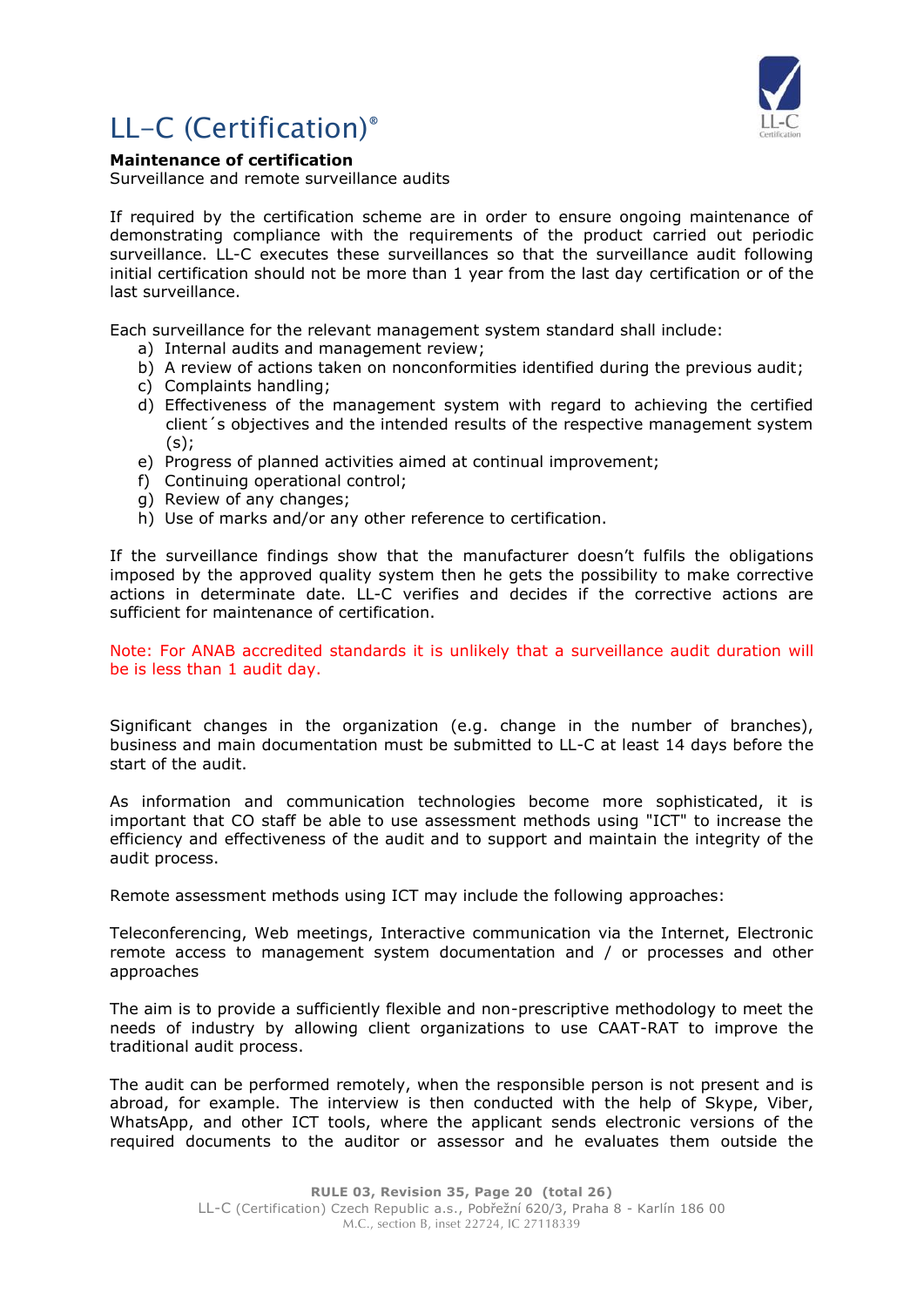

applicant's workplace, etc. This audit method must not exceed 30% of the client's planned audit time.

The ICT/CAAT method must be agreed in before any part of the audit (part of Auditor Appointment) starts; IAF MD 3 – current version. Audit is then conducted in according with requirements of IAF MD 4 (current version).

IF any ICT technology used for CAAT-RAT or remote audit date, time have to be mentioned, also specification of technology used (which one).

### **Renewal of certification**

Before the end of its validity, and if the client wishes to continue with the certified product by LL-C, LL-C renewal evaluation must be conducted.

Planning must take into account the time needed to evaluation and decision so that the new certificate could be issued before the expiration of the old one.

The manufacturer must inform the CB any plan for substantial changes to the quality system verify whether after these changes the quality system still meets the requirements and this at least 14 days before starting renewal evaluation.

GMP + FSA scheme certification procedures are governed by the RULE 15\_48 procedure.

### <span id="page-20-0"></span>**VI. Suspension or withdrawal of certificate**

### **Suspension Certificate**

In case of violation of certification contract of the client and the subsequent examination of the severity of the violation, the certificate shall be suspended for a period specified by LL-C. This may arise for example in the following cases:

- surveillance or any other sources findings show that the client's management system persistently or seriously failed to meet certification requirements, doesn't fulfil the obligations imposed by the approved management system, agreed corrective action has not been properly applied
- surveillance audit could not be started on time (as a certified client refuses to perform surveillance)
- certified client is in insolvent circumstances or in anticipation of bankruptcy
- certified client use the certificates in unauthorized manner.

The suspension shall be communicated to the client by the registered letter/certified mail and published on the website of the CB. The holder may appeal within 30 days to the Head of the CB. The suspension of LL-C ends immediately if the applicant demonstrates needed actions within a specified period.

### **Termination/withdrawal of certification**

If the client, despite instructions from LL-C fails to fulfil its obligations of the contract, for example, will not take corrective action or fails to comply with the above-mentioned shortcomings, LL-C immediately terminates the validity of the certificate. This notifies to the client; requires the return of original certificates by registered mail and publics that information. Other reasons for termination may be, for example: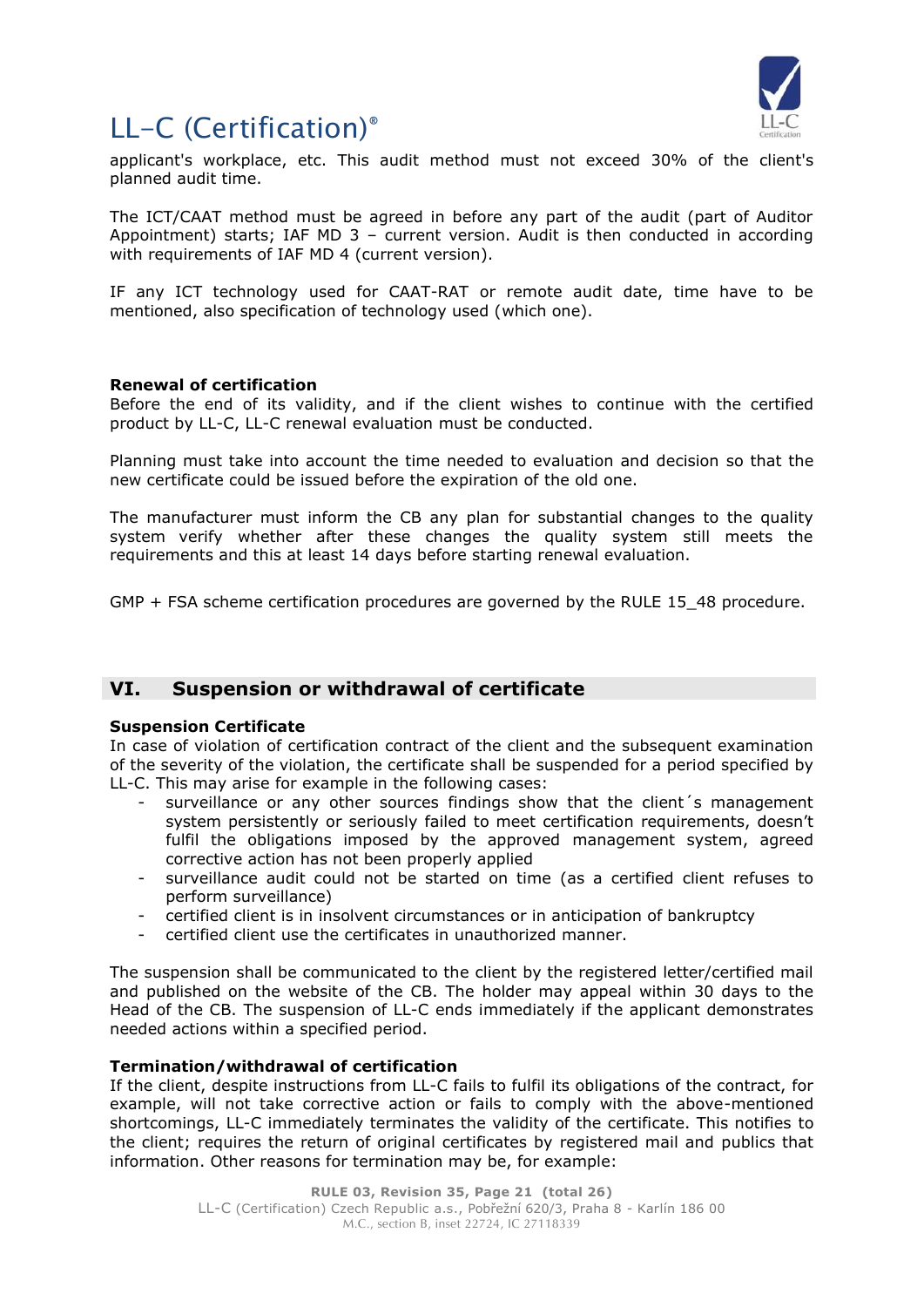

- surveillance audit shows that the essential requirements for the system are not met
- client's request for termination
- the client does not produce products related to the certification (change of technical parameters, doesn't' fulfil the requirements)
- the client fails to meet financial obligations to LL-C
- another violation of Business Condition F32 from the client.

The certificate withdrawal is published on CB websites.

### <span id="page-21-0"></span>**VII. Responsibility of Certification Body**

### **Confidentiality**

LL-C considers all information and documentation of the certificate holder or applicant to be confidential.

**Appointment of auditors and their qualifications** (management systems certification For the certification of management systems certification body selects leading auditors with appropriate qualifications and relevant professional experience. The auditor's skills are continuously updated by the internal and external training.

Auditors or appointed decision maker/the evaluator (Head of the certification body or his deputy) involved in certification must not participate in the consultations in introduction of applicant's system or otherwise connected in a way that does not guarantee his impartiality. Appointments of auditors are proposed to the client for approval. The applicant has the option to refuse individual auditors. However, it must explain his motivation that the head of LL-C consider and adopt final decision. In case of customer's complaints, the head of LL-C act according to the internal Quality Manual Rule 01 (below mentioned). External experts and auditors are also bound by confidentiality under contract with LL-C.

### **Appointment of evaluators and their qualifications** (product certification)

For the certification of products, the Head of CB selects evaluators with appropriate qualifications and relevant professional experience. The evaluator's skills are continuously updated by the internal and external training.

Evaluators or DM (Head of the certification body or his deputy) involved in certification must not participate in the consultation activities in client's organization or not to be involved in an organization that has a relationship with the applicant for certification for at least two years, or to be engaged in product development, which assesses.

The evaluator / assessor, technical expert, unless is the permanent employee of CB, in assessing under the conditions specified in the Agreement on cooperation that contains provisions covering ensuring confidentiality and avoidance of conflicts of interest in accordance with **Rule05 – Act and Behaviour of CB personnel**.

Appointments of evaluators are proposed to the client for approval. The applicant has the option to refuse individual evaluators. However, it must explain his motivation that the head of LL-C consider and adopt final decision. In case of customer's complaints, the Head of LL-C act according to the internal **Quality Manual Rule 01** (below mentioned). External TE and evaluators are also bound by confidentiality under contract with LL-C.

### **Records**

LL-C certification retains all records, documents and reports for a period of 3 years after the end of their validity for management systems certification. For product certification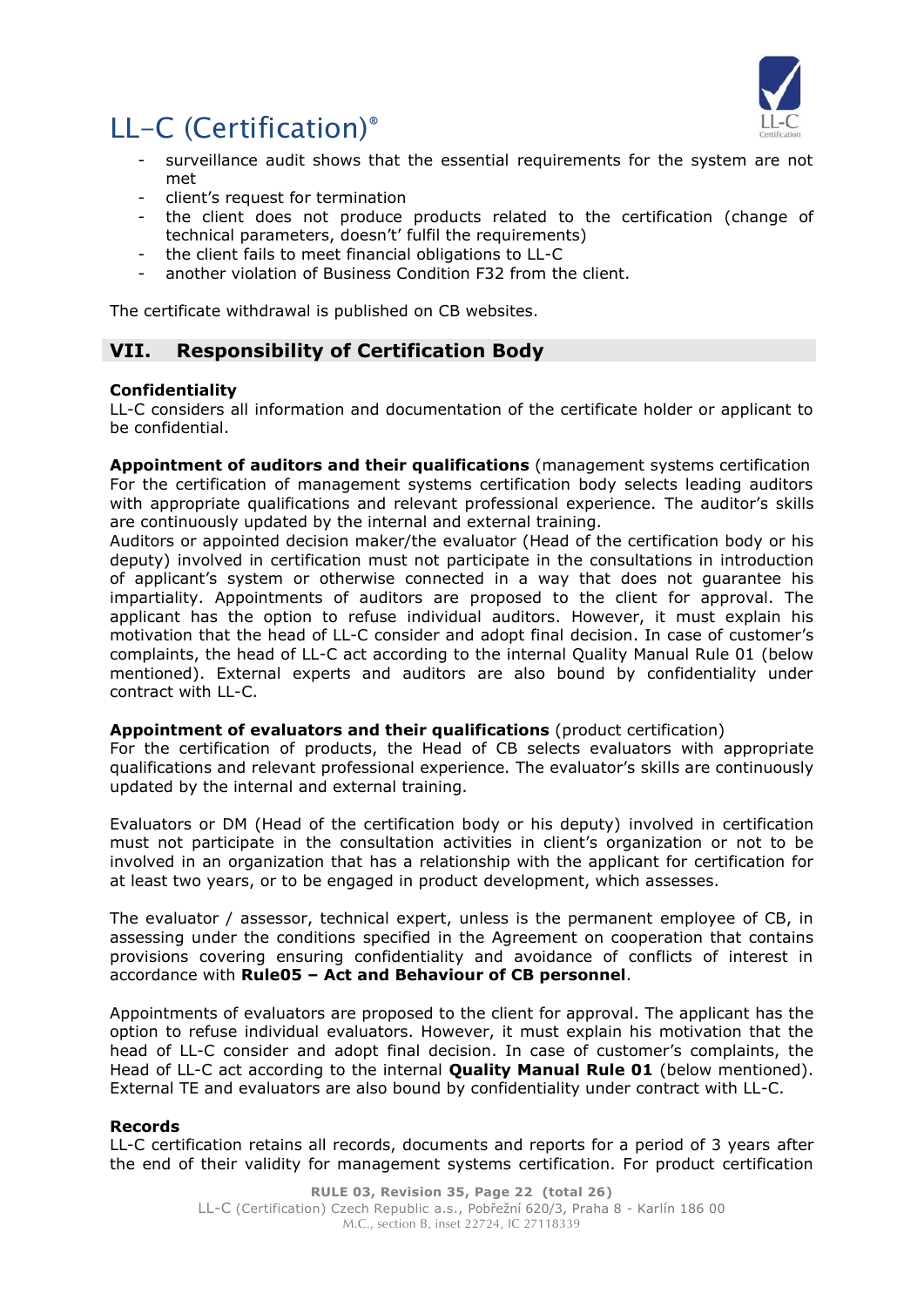

retains records, complete documentation and evaluation reports as required by related standard or Directive.

For the purposes of authorities of surveillance on market (in CR ČOI) and on medical devices (in CR SÚKL) must have retained complete documentation, which was part of a conformity assessment of MDD. This documentation of the manufacturer or his authorized representative shall keep for at least 5 years (in the case of implantable MDD for 15 years) from the date of manufacture of the last product.

SJ-PK - in case of issuing a certificate for SJPK in accordance with the requirements of LL-C Certification a.s. on behalf of the (coordinator), informs the **Ministry of Transport** of all discrepancies and breaches of certification within fifteen days of the issuance of the certificate, or of the last supervisory audit and other activities.

### **Certification Publications**

LL-C at regular intervals, publish a certificate holder on the websites on the basis of the client's Tax Identification Code. In the case of suspension and withdrawal of certificate is this information published immediately.

In private certification schemes (FSSC 22000, including FSSC 22000 Quality, GMP +), information about clients and certification dates, etc., are uploaded to its IS of the scheme owner within 14 days after each event.

### **Business Continuity certification specification**

In case any client is affected by a natural disaster or any other situation affecting business continuity, steps taken in this regard has to be taken.

If such situation occurs, client will receive F33 – Questionnaire Business Continuity. Based on information from F33 – Questionnaire Business Continuity, CB will evaluate appropriate methods and steps to be taken and will communicate with the client by phone or via email.

Further, client will be informed about steps that will be taken and about additional documentation needed, which will allow an off-site assessment; documentation such as management review meeting minutes, corrective action records, results of internal audits and status of process controls. Based on this documentation assessment we will be able to determine continuing suitability of the certification (short-term basis only).

This procedure contains:

- proactive communication between the affected organization and CB
- description of steps that will be taken (above), based on information from F33 Questionnaire Business Continuity;
- CB will communicate with client time schedule and based on this will evaluate the latest date before withdrawal of certification will become mandatory;
- every such case will be looked at individually based on information obtained and will be communicated with client (timing, method, re-instatement activities and assessment);
- CB has the right of possible amendments to client to oversight plans on case-bycase basis, always in accordance with CB procedures;
- when access to the affected area is re-established, CB oversight plans for surveillance/recertification activities reestablishment

If contact with the organization cannot be made, CB will have to follow its internal policy and take appropriate steps (section VI. Suspension or withdrawal of certificate).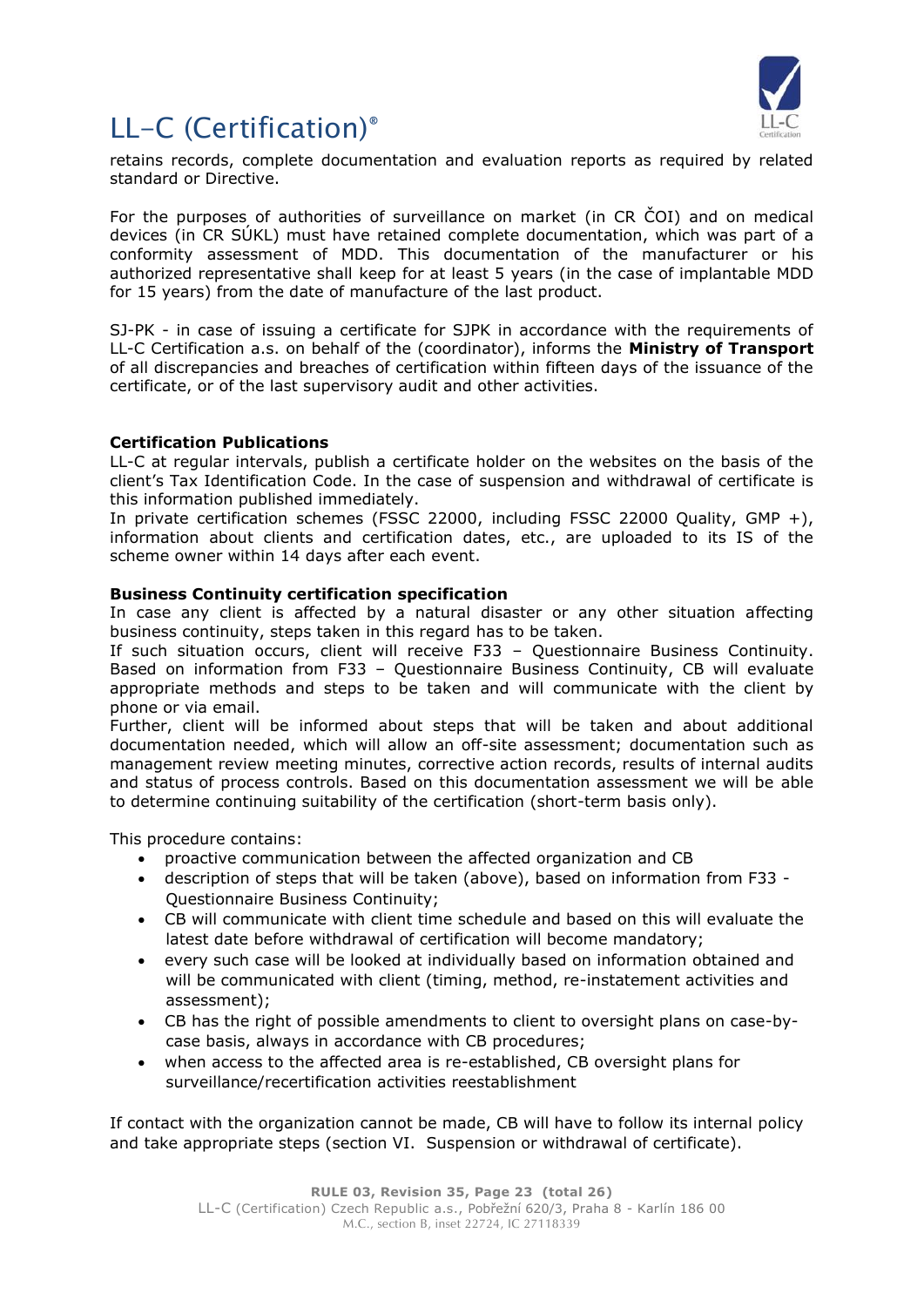

### <span id="page-23-0"></span>**VIII. Responsibility of Certification Holder**

### <span id="page-23-1"></span>**A) Certification of management systems**

### **Management System supervision**

Certifying the management systems the holder assumes an obligation to review the effectiveness of the system, providing of regular and documented internal audits. If the holder found failure of comply the standard, he must take on his own corrective actions. Continuous monitoring of LL-C does not exclude the holder from above mentioned obligatory requirement.

### **Assistance for the LL-C auditors**

The holder is obliged to allow the LL-C to carry out a timely audit and to provide assistance to auditors in the audit. Auditors must have access to any premises, including the scope of certification and to allow the auditors to review all relevant documents.

### **Modifications of the holder's management system**

The holder is obliged to immediately inform the LL-C of any change management system, or modifications, affecting the extent of its validity, e.g.

- In the case of organizational change (change of name, place of operation, sale or purchase of an enterprise or its parts, an action for bankruptcy, the scope of certification, etc.)
- In case of substantial changes of key product activities, the change of services
- In case of substantial large changes in the documentation.

LL-C examines changes. In response to the character and extent may be decided an extraordinary audit to carry out.

### <span id="page-23-2"></span>**B) Certification of products**

The manufacturer must affix the CE marking in accordance with Directive and draw up a written declaration of conformity.

The holder/manufacturer of certificate of machinery device must constantly ensure that the machinery meets the corresponding state of the art.

The certificate holder of the construction product must consistently ensure that the referred construction product corresponds to the production technical parameters specified on the certificate and in the report. In the event of changes in production processes or other essential technical parameters of the construction product, the certificate holder is obliged not to include the changed construction product with the existing certificate. The certificate holder is required to notify any changes to the certification body.

The certificate holder shall undertake to fulfil the obligations arising from the quality system as approved and to ensure that it remains appropriate and effective.

### **Assistance for the LL-C evaluators**

The holder is obliged to allow the LL-C to carry out a timely evaluation and to provide assistance to evaluators in the evaluation tasks. Evaluators must have access to any premises, including the scope of certification and to allow the evaluators to review all relevant documents.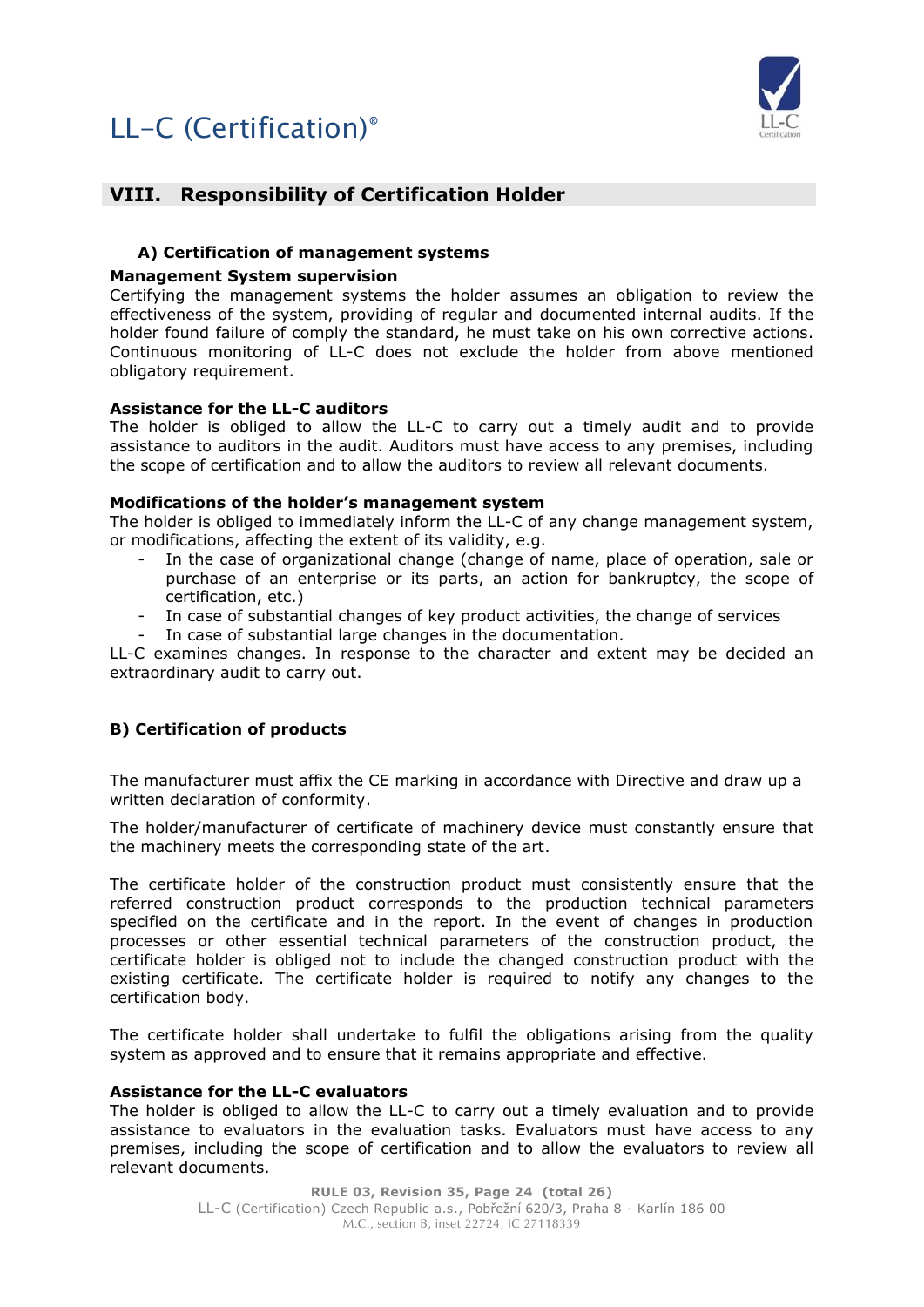



### **Modifications of the holder's management system**

The holder/manufacturer must inform LL-C of any plan for substantial changes to the quality system or the product-range covered. The notified body must assess the changes proposed and verify whether after these changes the quality system still meets the requirements or if additional evaluation of conformity is needed.

The holder/manufacturer shall inform LL-C which issued the EC design-examination certificate of any such changes made to the approved design. This additional approval must take the form of a supplement to the EC design examination certificate.

The holder is obliged to inform the LL-C of any change management system, or modifications, affecting the extent of certification validity, e.g.

- in case of organizational changes (change of name, place of operation, sale or purchase of a business or its part, the application for bankruptcy, the scope of certification, etc.)
- In case of substantial changes of key product activities, the change of services In case of substantial large changes in the documentation.

LL-C examines changes. In response to the character and extent may be decided an extraordinary surveillance to carry out.

### <span id="page-24-0"></span>**IX. Application of Certification Rules modifications**

The certification system of the LL-C is based on the requirements of applicable standards and accreditation requirements. All certification holders must be informed in case of their changes, when the certification system must be modified. This may occur in the following cases:

- Revision and modification of certification standards
- Modification if accreditation rules (such as changes in the surveillance period, expenses related to accreditation and audits, etc.).

In case that the holder does not agree to the specific change the contract of certification ends by the modification approval date.

### <span id="page-24-1"></span>**X. Financing and certification fees**

Fees for certification are set out in the tariff of LL-C, which is based on the applicable requirements "guidelines for accreditation in accordance with IS0 17021 (MPA). As part of this accreditation must LL-C fulfil these requirements, especially concerning the time range of audit.

Fees for certification or any other extra costs are the subject of the certification offer.

Before starting the audit/evaluation the proforma invoice price must be paid in accreditation condition, which payment shall not be bound by the conclusion of the certification process. See F32.

### <span id="page-24-2"></span>**XI. Complaints and Appeals Procedure**

### **Appeals**

Clients may appeal the LL-C decision to the Head of CB within 30 days. He must establish